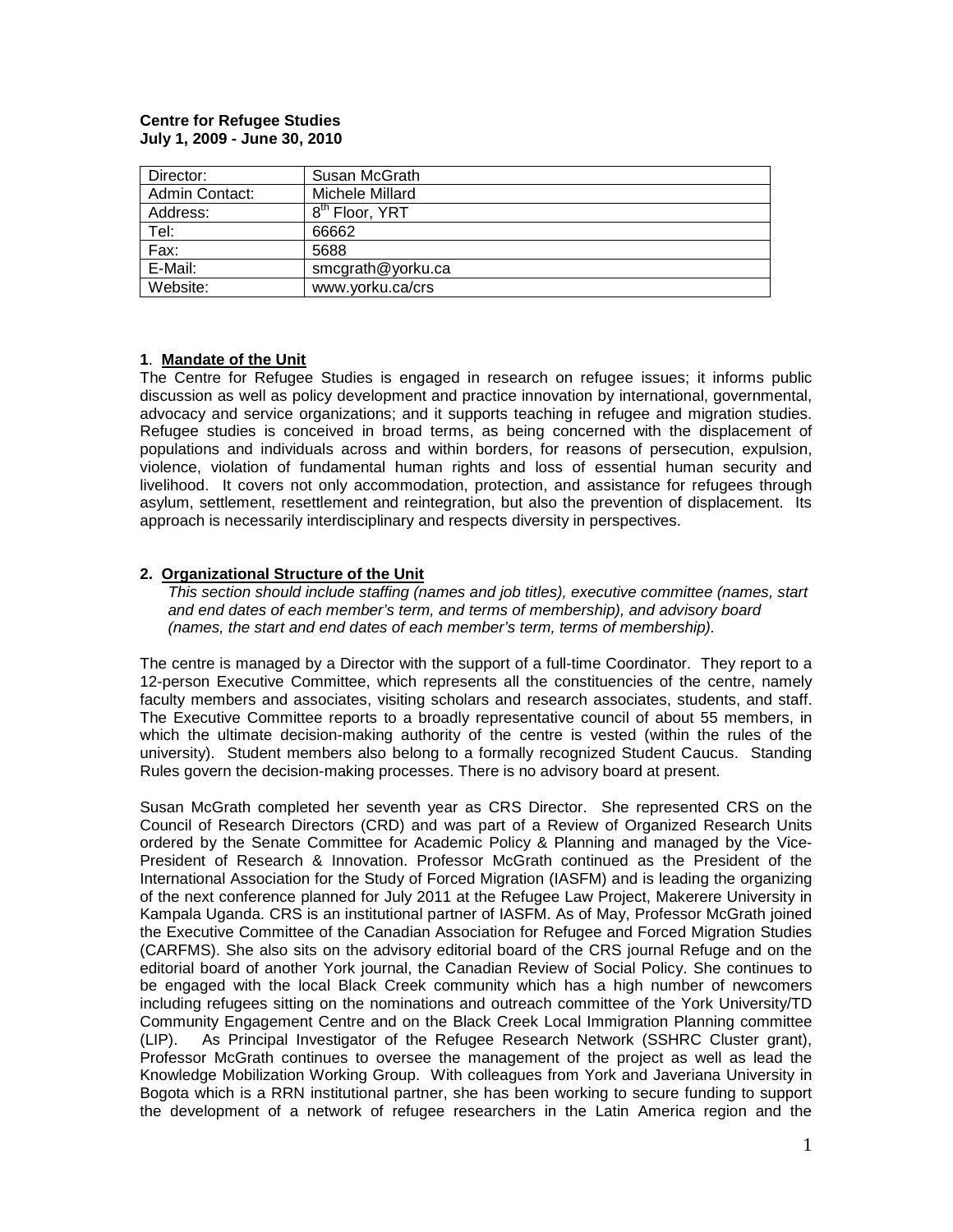strengthening of ties with Canadian researchers. She has the lead on a project to support the development of a teaching and research centre at the School of Social work at the National University of Rwanda and is a member of two SSHRC funded Standard Grants. One is looking at the impact of collective trauma on selected populations including refugees and the other is looking at social sustainability for newcomers in Canadian urban settings.

Dr. Wenona Giles continued to serve as Deputy Director of CRS this past year participating in the overall management of the Centre as a member of the CRS Management Committee. She organized the CRS autumn and winter seminar series and served as Academic Director of the Summer Course on Refugee Issues and Course Director of the Development Studies graduate course associated with the Summer Course. She is leading a revisioning exercise and a fundraising effort for the CRS Summer Course. Giles took the lead in developing a new MA program on Refugee and Forced Migration Studies, and established a working group for this degree program. She raised funds (SSHRC, UNHCR, IDRC) for a successful CRS spring workshop on tertiary education for refugees in camps (a project of the Refugee Research Network) that resulted in the establishment of an international network on this topic. Related to this, she has worked steadily within and beyond York University to secure support and funding for a needs assessment and pilot project with Kenyatta University in Dadaab camp, Kenya to supply on-line courses to refugees. As well, she is leading a project to supply a York University course to refugees on the Thai-Burma border. As a senior co-applicant of the SSHRC Cluster grant, Dr. Giles participated in the management of the project through the RRN Executive Committee, Management Committee and as lead of the Tertiary Education Cluster, Evaluation Working Group and member of the PRS Cluster and Gender Research Cluster. She also continues to research, publish and present on her research on long-term refugee situations, supervise her many graduate students, fulfill her undergraduate and graduate teaching and many service commitments to the Anthropology Department and to York University.

In 2009-10, CRS worked to develop community/NGO links both within Toronto and across the country. Associate Director Dr. Jennifer Hyndman conducted a comprehensive consultation with all Resettlement Assistance Program service providers, each of which settles a portion of government-assisted refugees across Canada, and with the help of a bilingual RA was able to replicate this work in Quebec. The consultation has two main goals: to compile a refugee sectorbased research agenda from which graduate students and faculty across the country but particularly at York can draw from, and to ascertain current refugee data collection practices in each agency with a view to discussing/implementing possible common 'data points' for refugee national scale refugee research. Dr. Hyndman also worked with Dr. Wenona Giles to develop the 'Gender and Sexuality' group of the Refugee Research Network by a) working with 3 RA phd students on two annotated bibliographies on LGBT asylum themes, one legal in focus and the other more social science in emphasis. In the coming year, these will be circulated, edited, and eventually posted on the web for public consumption. As research point person, she has also tried to buttress the research agenda and have drafted her own monograph, Dual Disasters, to that end.

Dr. Christina Clark-Kazak continued as a resident at CRS, and has become involved in the governance of CARFMS as the incoming President. Drs. Nergis Canefe and Gerald Kernerman, both in the Department of Political Science, continued as resident faculty at CRS, providing support to the development of the MA. Dr. Sean Rehaag from Osgoode Hall Law School became a resident at CRS with the move into the new Research Tower.

Dr. Mohammed K. Hassan continued his work as CRS Education Program Student Advisor with responsibility for the Diploma and Certificate programs as well as the coordinator of the Continuing Education Certificate Program. Prof. Sharryn Aiken of Queen's University also continued as Editor in Chief of the centre's journal Refuge until July 1, 2010, when Prof. Michael Barutciski of Glendon College will assume that role. Irene Tumbwebaze continued as the Summer Course Coordinator.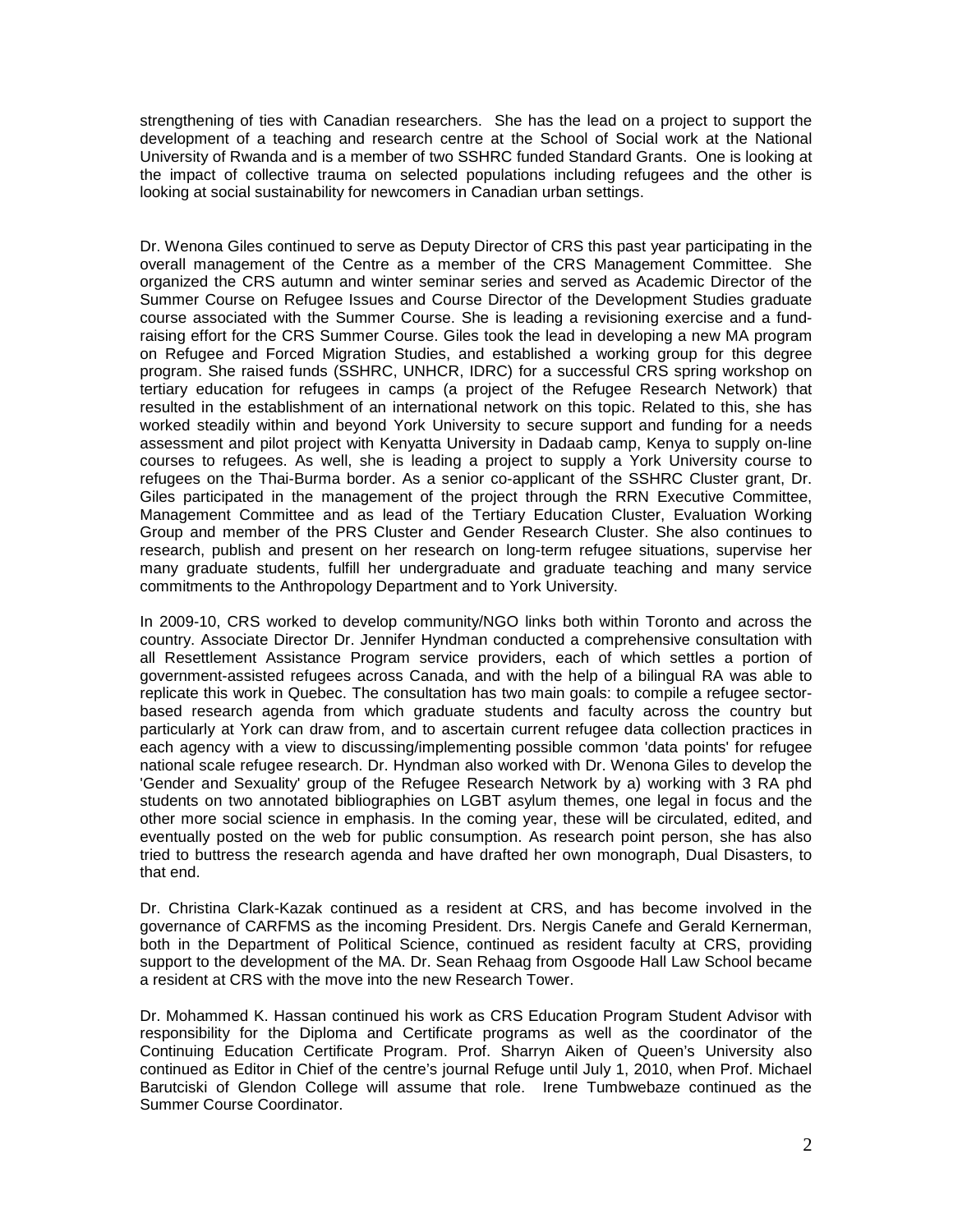Aida Orgocka was hired as the Research Development Officer for CRS and the RRN in December 2009 on a part-time contractual basis. Her main objectives were to identify funding needs through consultation with RRN members, identify potential funders, assist with the development of relationships with potential funders and to prepare and submit funding proposals. Aida has been involved in writing and providing feedback to the following grant proposals:

- (1) Regional Network on Refugee and Forced Migration Studies in South America: Proposals submitted to LACREG, DFAIT, CIC, IDRC (ceiling for all these was up to CAD 20,000). Currently assisting with the design of SSHRC Development Grant Proposal (ceiling CAD 200,000) and NCE-KM grant proposal (ceiling 400,000 annually);
- (2) Tertiary Education for Long-Term Refugees in Kenya: proposals to IDRC, York Ad Hoc Fund, UNESCO. Currently assisting with SSHRC Development Grant Proposal.
- (3) Refugee Studies Certificate: Proposal submitted to CIC.
- (4) She also reviewed funding proposal and advised on potential funders for the 2010 International Conference on Supervising the 1951 Convention

Michele Millard completed her sixth year as CRS Coordinator, and second year as project coordinator of the Refugee Research Network. To support CRS' commitment to the community, she is currently the President of the Board of Sojourn House, a refugee shelter and transitional housing unit. She is also a member of the editorial committee of Refugee Update, a Canadian journal published for the settlement sector. In addition to maintaining the CRS and IASFM websites, she also administers eleven listservs, six of which are community-based. Ms. Millard continues to oversee the management of the Resource Centre that was maintained by work study students.

Evan Leibovitch continued as an open source architect on a part time basis to develop the RRN website and he provides advice and direction generally on IT issues at CRS. Susan Atkinson also continued as a half-time administrative assistant by the RRN to help reduce the workload on Michele Millard who is Coordinator of CRS and Manager of the RRN.

Over the year, CRS employed 6 work-study students, 15 graduate assistants and research assistants on research projects.

#### **2009-2010 CRS Executive Committee**

Ranu Basu, faculty Nergis Canefe, faculty, associate director Don Dippo, faculty Wenona Giles, faculty, deputy director Luann Good Gingrich, faculty Fahim Quadir, faculty James C. Simeon, faculty Frehiwot Tesfaye, research associate Philip Holdsworth, student caucus Najmus Sadiq, student caucus Michele Millard, coordinator Susan McGrath, faculty, director

#### **3. Active Membership List**

*Please specify which members are York faculty, and describe the Centre/Institute's terms of membership, including the criteria and process to review members for renewal/termination.*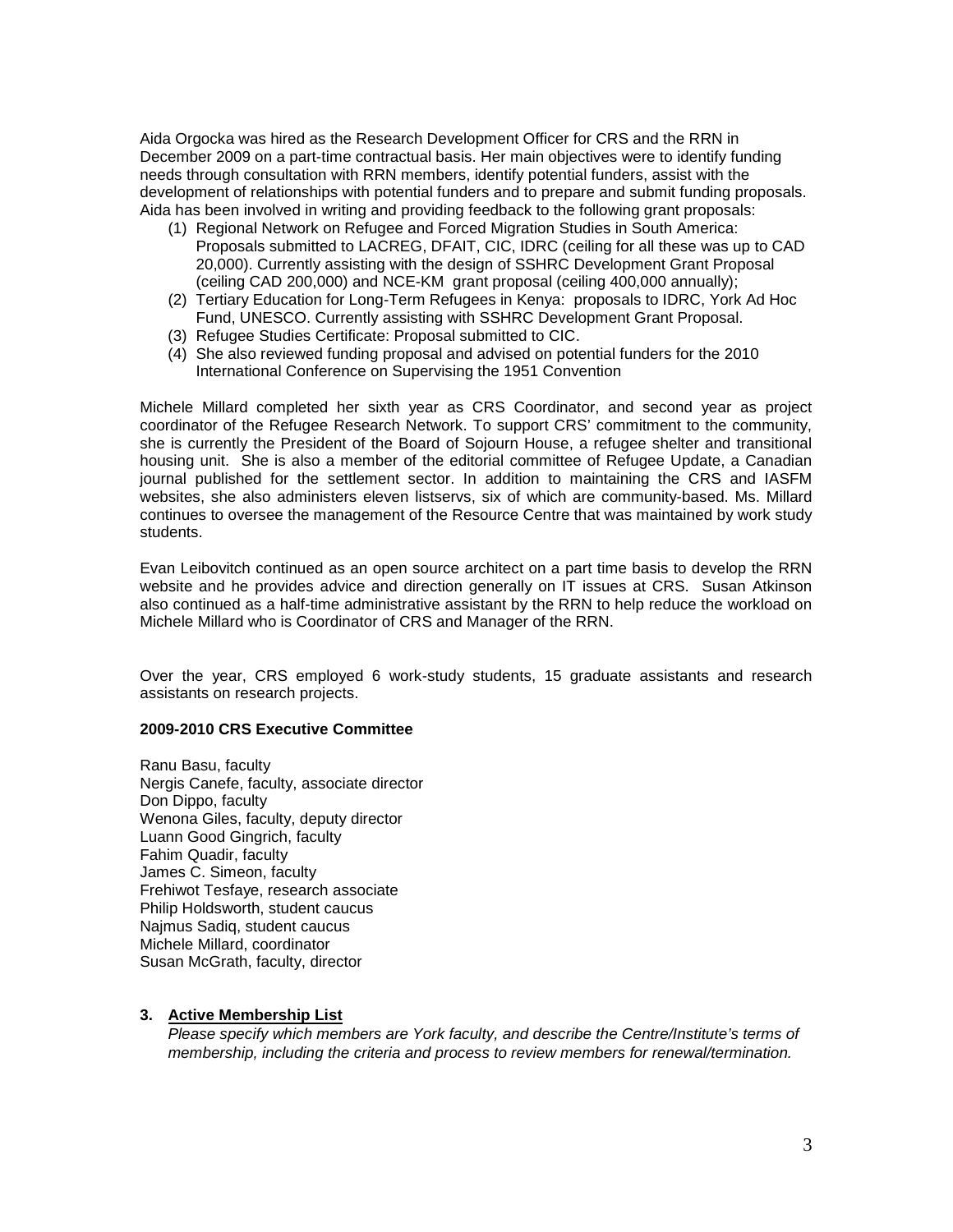**CRS SCHOLARS** are full time or emeritus faculty members at York University, or elsewhere, or senior (non-student) researchers not affiliated with a university. They not only engage in research in the field, but are expected to participate in the intellectual life of the Centre.

| <b>First Name</b> | <b>Last Name</b> | Date of Entry | <b>Date of Leaving</b> |
|-------------------|------------------|---------------|------------------------|
| Howard            | Adelman          |               | Dec. 2012              |
| Vijay             | Agnew            | Dec. 12 2002  | Jan. 2009              |
| Uzo               | Anucha           | Sept. 17 2007 | Sept. 2010             |
| Sasha             | Baglay           | Jan 16 2009   | May 2012               |
| Deborah           | <b>Barndt</b>    | April 18 2006 | Apr. 2009              |
| Ranu              | Basu             | June 13 2005  | Oct. 2012              |
| Nergis            | Canefe           | Dec. 2003     | Dec. 2012              |
| Michael           | Creal            | Dec. 2 2002   | Dec. 2012              |
| Alison            | Crosby           | March 17 2008 | Mar. 2011              |
| Don               | Dippo            |               | Oct. 2010              |
| Marcela           | Duran            | Sept. 22 2008 | Sept. 2011             |
| Liette            | Gilbert          | Mar 17 2008   | Mar. 2011              |
| Wenona            | Giles            | Dec. 2 2002   | Dec. 2012              |
| Luin              | Goldring         | Dec. 2 2002   | Dec. 2012              |
| Luann             | Good Gingrich    | July 29 2008  | Jun. 2011              |
| Mohammed          | Hassan           | Aug. 2001     | Aug. 2012              |
| Zulfikar          | Hirji            | Sept. 2008    | Sept 2011              |
| Jennifer          | Hyndman          | Aug. 26 2002  | Aug. 2012              |
| Michaela          | Hynie            | Jan 16 2009   | Jan 2012               |
| Pablo             | Idahosa          | Feb. 16 2000  | Dec. 2012              |
| Gerald            | Kernerman        | Feb. 14 2006  | Feb. 2012              |
| Kyle              | Killian          | Feb. 14 2006  | Feb. 2012              |
| Lawrence          | Lam              | Dec. 2 2002   | Dec. 2012              |
| Michael           | Lanphier         | Dec. 2 2002   | Dec. 2012              |
| Paul              | Lovejoy          | Sept. 12 1999 | Dec. 2012              |
| Libby             | Lunstrum         | July 29 2008  | Jun. 2011              |
| Willem            | Maas             | Sept. 17 2007 | Sept. 2010             |
| Susan             | <b>McGrath</b>   | June 13 2001  | Dec. 2010              |
| Peter             | Penz             | 1999          | Dec. 2010              |
| Valerie           | Preston          | Jan. 20 2001  | Jan. 2012              |
| Fahimul           | Quadir           | Dec. 20 2002  | Dec. 2012              |
| Susan L.          | Ray              | July 29 2008  | Jun. 2011              |
| Sean              | Rehaag           | 5/14/2009     | May 2012               |
| Nandita           | Sharma           | Oct. 20 2005  | Oct. 2011              |
| James             | Simeon           | June 7 2007   | Jun. 2010              |
| Alan B.           | Simmons          | ? - ? 1999-   | Dec. 2012              |
| Dagmar            | Soennecken       | Mar 17 2008   | Mar. 2011              |
| Frehiwot          | Tesfaye          | Sept. 18 2006 | Sept. 2011             |
| Daphne            | Winland          | Apr. 12 2002  | Dec. 2012              |

#### **York-based CRS Scholars**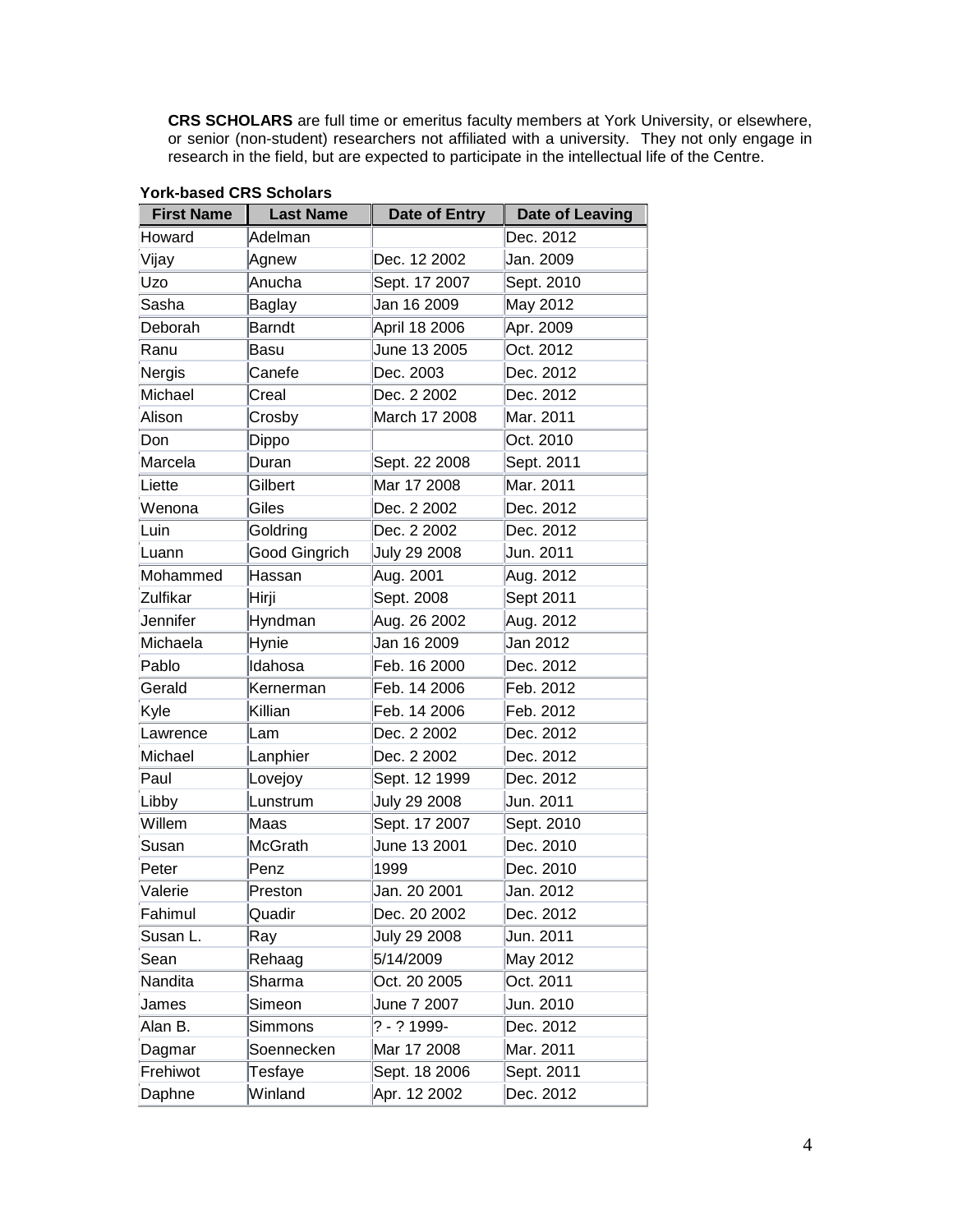| <b>First Name</b> | <b>Last Name</b> | Date of Entry | Date of Leaving |
|-------------------|------------------|---------------|-----------------|
| Patricia          | <b>Wood</b>      | Mar 17 2008   | Mar. 2011       |
| <b>Anna</b>       | IZalik           | Sept. 17 2007 | Sept. 2010      |

| <b>First Name</b> | <b>Last Name</b>  | Date of Entry | Date of Leaving |
|-------------------|-------------------|---------------|-----------------|
|                   |                   |               |                 |
| Sharryn           | Aiken             | Jan. 2 2002   | Jan. 2012       |
|                   |                   |               |                 |
| Raj               | <b>Bardouille</b> | Sept. 2005    | August 2013     |
| Pablo             | Bose              | Aug. 26 2002  | Sept. 2011      |
|                   |                   |               |                 |
| Rudhramoorthy     | Cheran            | Feb. 16 2000  | Sept. 2011      |
| Tom               | Clark             | Dec. 2 2002   | Dec. 2012       |
|                   |                   |               |                 |
| Janet             | Cleveland         | Sept. 17 2007 | Sept 17 2010    |
| <b>Bruce</b>      | Collet            | Sept. 2004    | Dec. 2012       |
|                   | Dryden-           |               |                 |
| Sarah             | Peterson          | Mar. 2 2010   | Jan. 2013       |
| Goveas            | Jacinta           | Nov. 2002     | Mar. 2013       |
|                   |                   |               |                 |
| Gillian           | Kerr              | Sept. 26 2005 | Sept. 2011      |
| Audrey            | Macklin           |               | Dec. 2012       |
| James             | Milner            | Dec. 2003     | Sept. 2011      |
| Peter             | <b>Nyers</b>      | Dec. 2003     | Dec. 2011       |
| Debnath           | Priyanka          | Mar. 18 2010  | Mar. 2013       |
|                   |                   |               |                 |
| ljaz              | Qamar             | Aug. 27 2002  | Sept. 2011      |
| Mohamed           | Sambul            | Mar 17 2008   | Mar 17 2011     |
| Dini              | Shukria           | Oct. 2004     | Sept. 2010      |
| Paul              | St. Clair         | Nov. 8 2006   | Nov. 8 2009     |

**CRS GRADUATE FELLOWS** are graduate students at York University who are enrolled in the Diploma in Refugee and Migration Studies. There were 42 graduate students in total enrolled in the Diploma Program.

#### **CRS Student Caucus for 2009-10**

Chair: Philip Holdsworth; Vice Chair: Najmus Sadiq; Conference Coordinator: Melissa Sharpe; Assistant Conference co-Coordinators: Evelyn Boachie and Caroline Bracht; Secretary: Shiasta Durrani; Treasurer: Ei Phyu Han; Events co-Coordinators: Shariya Nuzhat and Abetha Mahalingam.

**2009-2010 GA/RAs:** Irene Tumwebaze, Paula Popovici, Oana Petrica, Adeniyi Temowo, Mariana Marcela Mendez, Varinder Johal, Chantille Davis, Nyembezi Zviuya, Sara Cuneo, Oz Ziv, Heather Peters, Andrea Sellinger, Veronica Fynn, Adeniyi Temowo, Negin Dahya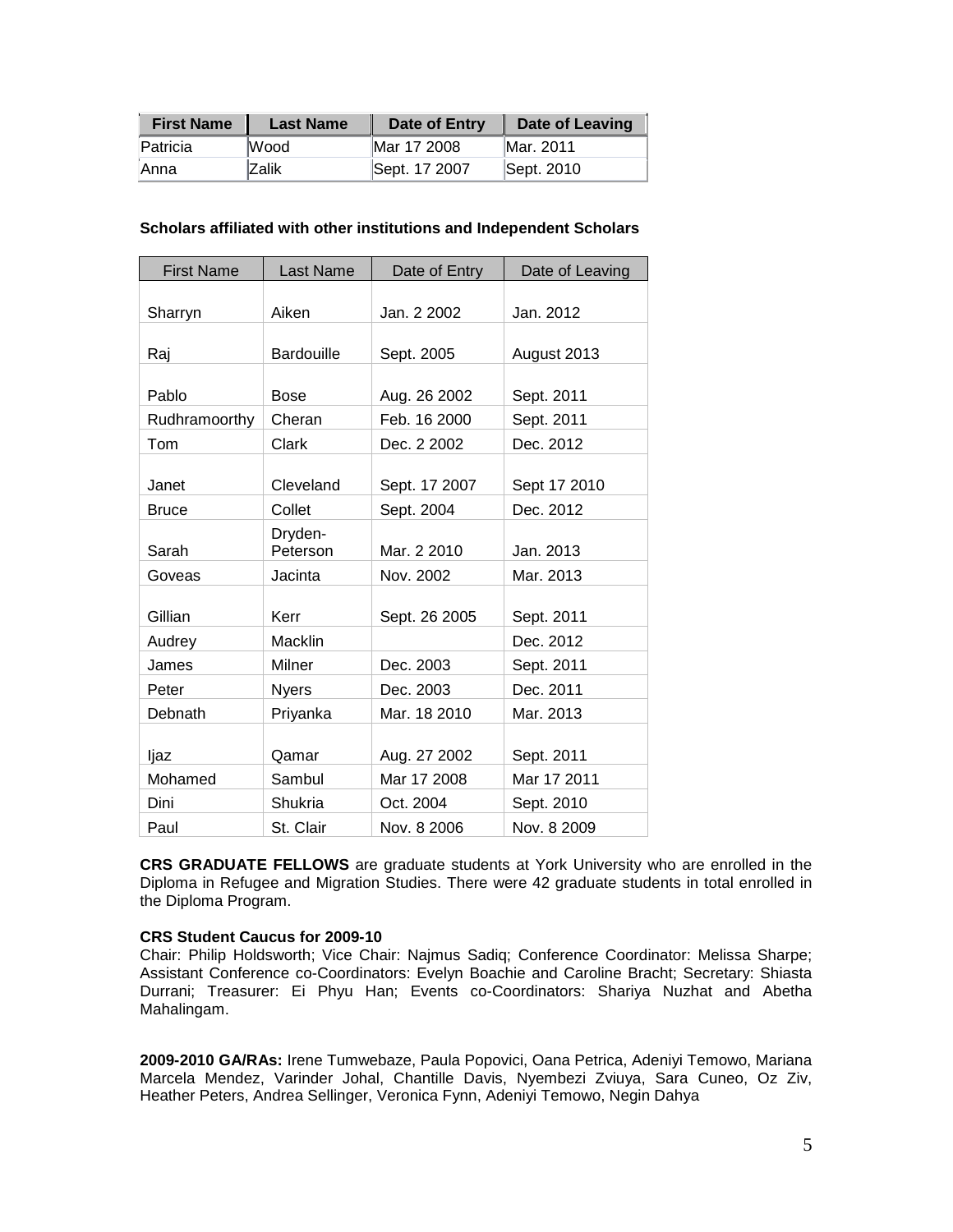**CRS UNDERGRADUATE FELLOWS** are York undergraduate students enrolled in the Certificate in Refugee and Migration Studies and/or engaged in the following projects or initiatives of CRS. There were 74 Certificate students in 2009-2010.

York undergraduate students who are actively involved in the York branch of World University Services of Canada (WUSC).

**2009-2010 WUSC Committee (Keele campus):** Niha Agha: Co-Chair; Patrick Isingizwe: Co-Chair; Zohaib Khan: Vice ; Tha Dar Hsae: Student Refugee Program; Tove Fynbo; Joseph Monywirr; Regina Mendiola; Veronica Fynn; Kate Baker

York undergraduate students who are employed in CRS projects under York University's and York International's work study programs.

**2009-2010 Workstudy students:** Charly Soza, Tha Dar Hsae, Lorenzo Vargas, Joseph Monywiir, Nomusa Taylor-Dube, Patrick Isingizwe

**CRS COMMUNITY SCHOLARS** are non-student and non-academic practitioners (activists, teachers, public officials, etc.) whose activities (work or non-work) relate substantively to the research and teaching concerns of CRS.

**2009-2010 Community Scholars:** Tom Clark, Gillian Kerr, Mohamed Sambul, Paul St. Clair, Mohamed Fadal.

#### **CRS VISITORS**

**2009-2010 Visitors:** Stephen Kaduuli, Africa Leadership Institute, Uganda; Abubacar Fofana, University of Havana, Cuba; Andrea Pacifico, Maceio University, Brazil

#### **4. Activities of the Unit**

*Be sure to include research accomplishments and how the Centre/Institute is fulfilling its mandate.*

The Centre is committed to research, the dissemination of research, the support of public policy making and practice, and education. It works with academics, practitioners and policy makers and supports the engagement of these sectors on refugee issues. Some of the activities listed below address more than one mandate, e.g. conferences are vehicles for engagement and dissemination around theory, policy and practice.

#### **Research Priorities**

The Centre's research has been characterized by its comprehensive approach to issues related to forced migration. Current research priorities include:

- **Canada's asylum policies and practices**
- Global asylum needs, national practices, and international burden-sharing
- Refugee and diasporic communities and their internal, intranational and transnational relationships
- Peace implementation, return, reconciliation, reconstruction, and reintegration
- Globalization, development, environment, conflict, and displacement
- Sovereignty, civil conflict, and humanitarian intervention
- Refugee NGOs and IGOs: challenges and dilemmas
- **Internal Displacement**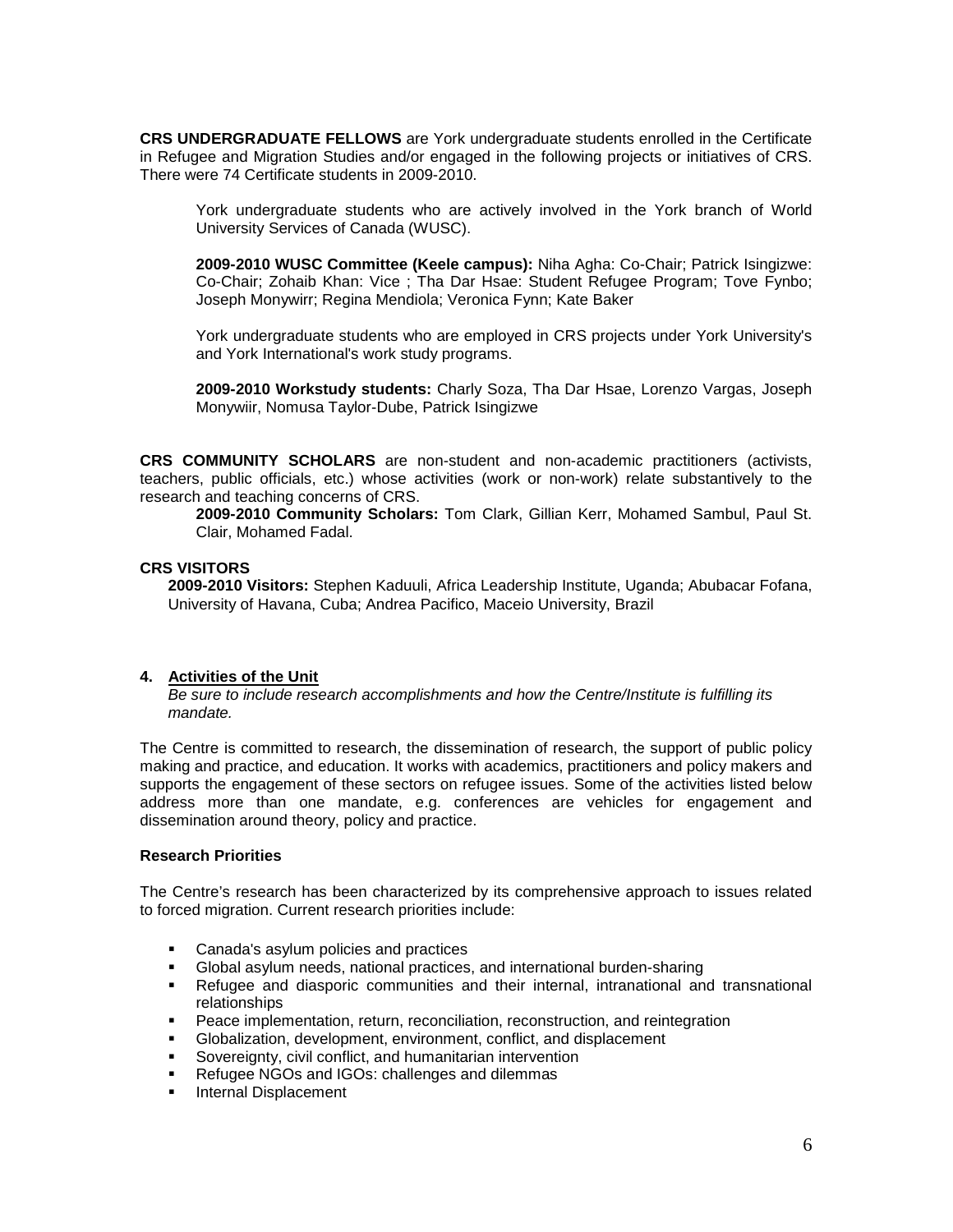In addition, the following cross-cutting themes have been identified as central to our work at the Centre for Refugee Studies:

- **Ethics, human rights, and public discourse**
- Gender, women, and children
- Vulnerability and agency
- **Emerging realities and potential futures**

#### **Current Research Projects**

- 1. *A Canadian Refugee Research Network (CRRN): Globalizing Knowledge*, 2008 SSHRC Strategic Research Cluster grant, \$2.1 million over 7 years. Susan McGrath is the lead researcher, Wenona Giles is the senior co-applicant and Michele Millard is the project manager. Other co-applicants are: Michael Barutciski (Glendon), Nergis Canefe (York), Gerald Kernerman (York), Rudramoorthy Cheran (Windsor), François Crépeau (Montreal), Donald Galloway (Victoria), Jennifer Hyndman (SFU/Syracuse) and James Milner (Carlton).The purpose of this project is to mobilize and sustain a Canadian and international network of researchers and research centres committed to the study of refugee and forced migration issues and to finding solutions to the plight of refugees. The goal is to build a network of networks: the Canadian Refugee Research Network (CRRN), which will produce, share, and consolidate knowledge across space, as well as globalize knowledge production. Through its dialogical and participatory "cluster of clusters" approach, the proposed Canadian Refugee Research Network aims to contribute to the improvement of the well-being of refugees and forced migrants around the world by: 1) expanding our awareness of the global knowledge regime concerning refugee issues and forced migration, 2) improving communication concerning this knowledge within and between academic, policy-making and practice sectors in the Global South and North, and 3) alliance-building and active policy involvement in the development of national and international policy frameworks and humanitarian practices affecting refugees and forced migrants.
- 2. *Theorizing "Choice" and Voluntary Social Exclusion: A Study of Transnational Livelihoods and Women from Mexico*, SSHRC Standard, \$121,350 granted in 2009. Luann Good Ginrich is the principal applicant.
- 3. *War crimes and refugee status: the application and interpretation of international humanitarian and international criminal law to the adjudication of refugee status in Canada, the United States, the United Kingdom, Australia and New Zealand,* SSHRC International Opportunities Fund, \$75,000, 2009. James C. Simeon is the principal investigator with Prof. Kate Jastram, University of Berkeley, as co-applicant.
- 4. *Social Work in Rwanda,* IDRC \$10,000
- 5. Sharryn Aiken (Queen's University) was awarded a three year SSHRC Aid to Scholarly Journals Program grant of \$86,400 to publish *Refuge: Canada's Periodical on Refugees*, co-published with the Centre for Refugee Studies and Queen's University
- 6. *Refugee Diasporas, "Homeland" Conflicts and the Impact of the Post-9/11 Security Paradigm,* 2007 SSHRC Standard, \$145,140. Sharryn Aiken of Queen's and Rudhramoorthy Cheran of Windsor are the leading researchers, Susan McGrath is a collaborator. The project is focusing on the experiences of members of the Tamil community here in Canada and in Sri Lanka.
- 7. *Impact of Collective Trauma on Community Practice,* SSHRC Standard Grant, 2007, \$90,000. Bill Lee, McMaster is the lead, Susan McGrath, York; Usha George and Ken Moffatt of Ryerson and Mirna Carranza of McMaster are co-applicants. Members of the El Salvadorian community in Toronto who came to Canada as refugees represent one of the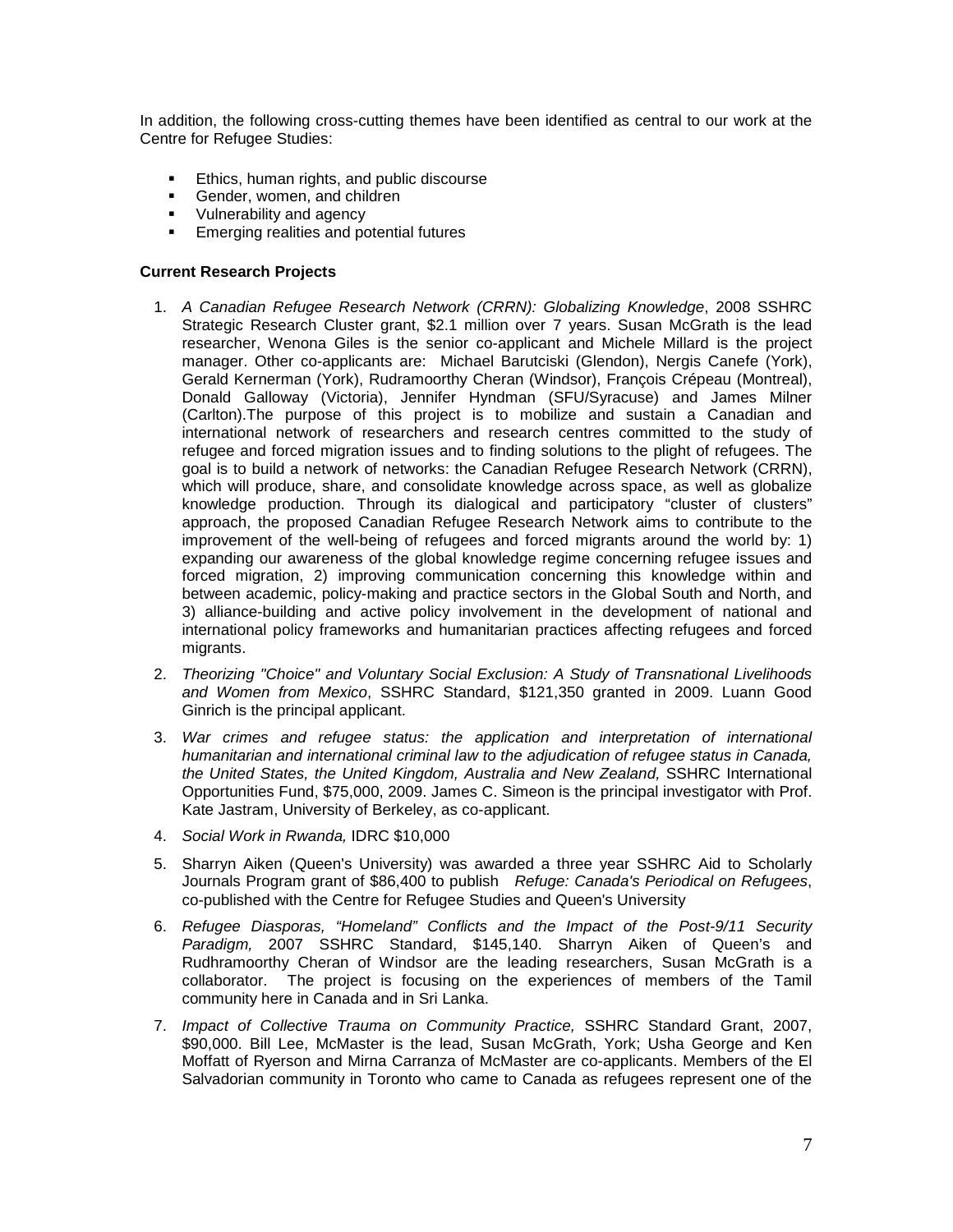populations participating in the study which explores how communities organize to address the impacts of trauma on their members.

8. *The Globalization of Homelessness in Long-Term Refugee Situations*, SSHRC Standard Grant, 2006, \$163,327. Wenona Giles of York is the lead researcher and Jennifer Hyndman is the co-applicant. The project is examining patterns of homelessness among refugees inside and outside of camps that have existed for a decade or more to determine why such chronic conditions persist and the potential solutions.

Project website: http://www.atkinson.yorku.ca/~gprs/index.html

- 9. *Social sustainability, diversity and public space in three Canadian cities*. SSHRC Standard Grant, 2006, \$103,861. Lead is Barbara Rahder and co-applicants are Ranu Basu, Liette Gilbert, Susan McGrath and Patricia Wood. This study compares the settlement experiences of newcomers including refugees in Calgary, Toronto and Montreal.
- 10. *The East and Horn of Africa Human Rights Defenders Project* continues to be successful. Hassan Shire Sheik, a research associate of CRS, is the leader of this project which is organizing a network of human rights defenders in the field. The project is based in Kampala, Uganda and has successfully secured additional core funding from US and European donors. Each year, CRS, in collaboration with york international, sends a student to Kampala for a Summer placement with the Project.

Project website: [http://www.defenddefenders.org](http://www.defenddefenders.org/)

#### **Research Workshops and Conferences**

- 1. *Canadian Association for Refugee and Forced Migration Studies Conference: Forced Migration: Challenges and Change*. The Centre for Refugee Studies continued to support the development of the Canadian Association for Refugee and Forced Migration Studies. The second annual conference was held at the McMaster University on May 6-8, 2010. TWith an attendance of 77 participants, the conference brought together academics, activists, NGOs, policy makers, government representatives, and forced migrants themselves from a wide array of disciplinary and regional backgrounds in order to discuss diverse issues related to forced migration within and across borders. Participants from a range of perspectives were invited to engage in a series of interdisciplinary dialogues in order to explore, debate and understand the varied aspects of forced migration. The conference featured keynote and plenary speeches from leading figures in the field while panels explored a number of sub-themes and important issues outlined below. Individual papers and organized panels were structured around three broad sub-themes: 1 *Asylum, protection and durable solutions: Needs, current practices and prospects for reform;* 2 *Theorizing the changing field of forced migration;* and 3 *Experiencing displacement: Changes and challenges.*
- 2. This year's Annual Student Conference on Forced Migration was held on April 8th and 9th. The conference title, "*Un-routed Identities: Borders, Boundaries and Betweens*" focused on several key areas related to issues of forced migration including: the refugee process, Identity and Culture, Gender, Health and Wellness, Children, Education and Social Services, Environment, Responsibility and Accountability, and State Boundaries and Sovereignty. The aim of the conference was to explore the various aspect of how refugees' identities are formed and affected by their experiences of the various stages of displacement.

Melissa Sharpe-Harrigan and Evelyn Boachie were the primary coordinators and began the planning stages of the Conference in early November. In total about 20 students volunteered at various stages, with the most intensive hours being given in the two weeks leading up to the conference and over the two days during the conference. The call for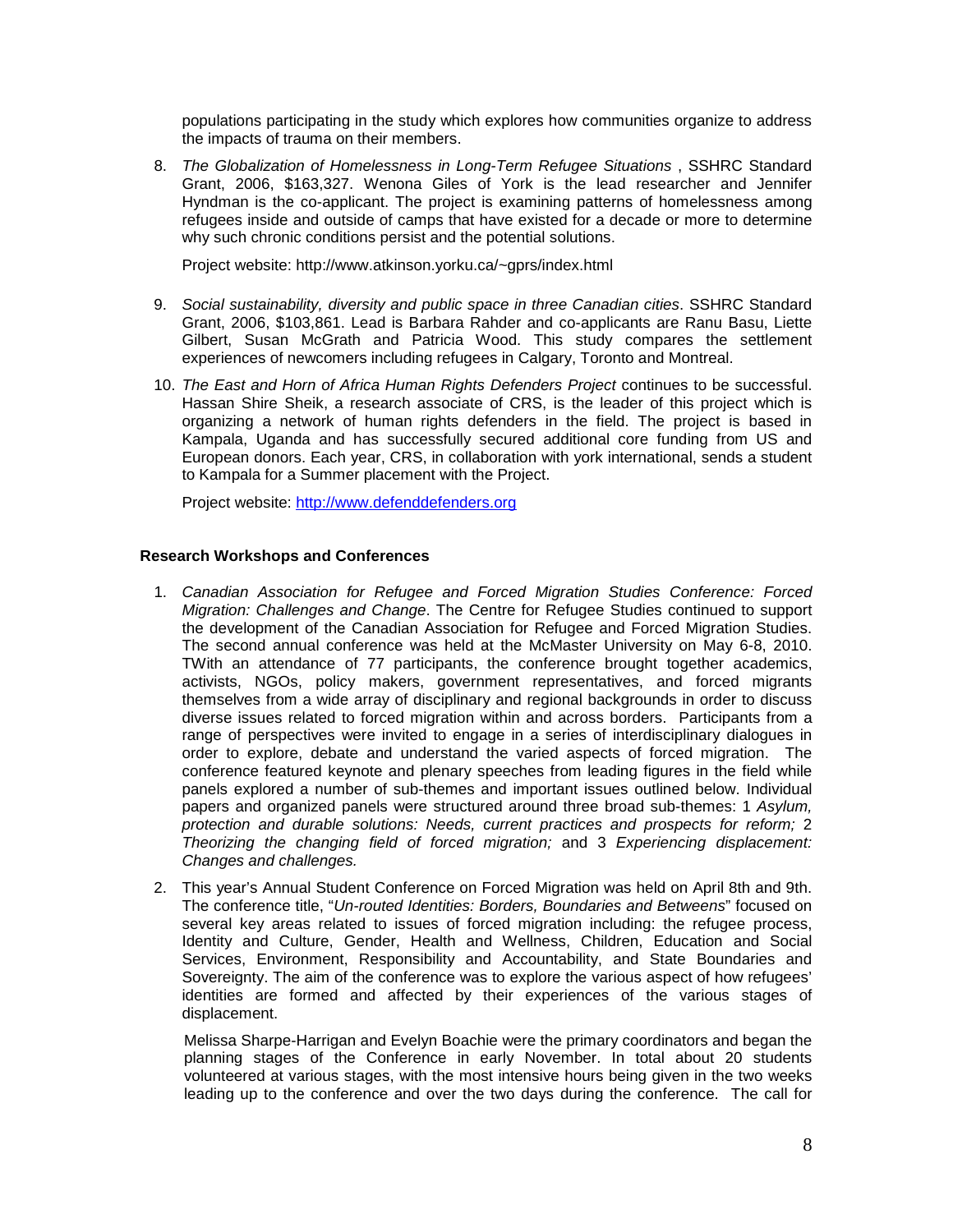papers was held from mid-November until mid February with a total of 56 submissions. Of these 41 were approved to present their work under one of the above listed focus areas.

Over the two days of the conference a total of 110 people participated coming from 26 different Universities and 4 countries. Thirty-six presentations were made, as well as two key note addresses from Professor Nancy Reeves and Everton Gordon, the Director of Sojourn House in Toronto. Both key note addresses focused on the experiences and challenges of refugees upon arrival in Canada. The New Scholars Network also took the opportunity to discuss their initiative and recruit participants. In addition to the presentations, nine NGO's participated in a networking lunch to engage students on issues that they deal with related to refugees, a movie screening about Matthew House in Toronto was held, and a slam poet and African drummer helped to round out the experience of the conference for participants. A photographer also volunteered their time during the Conference, and pictures will be made available in the upcoming academic year.

- 3. *Forced Displacement, Protection Standards and the Supervision of the 1951 Convention and its 1967 Protocol and Other International Instruments*. Dr. James Simeon received significant financial support from IDRC (\$10,000), Japan Foundation (\$1,000), CIC (\$10,000), DFAIT (\$35,127), and the Swiss Department of Foreign Affairs (\$10,000), as well as travel support from the Refugee Research Network to host an international conference. The international conference, held in conjunction with the UNHCR, was held at York University, Toronto, Ontario, Canada, from Monday, May 17th to Thursday, May 20th, 2010. This was a high level invitation only international conference that featured some of the world's leading figures in the field of international refugee law, refugees and forced migration studies. Our international conference was chaired by Professor Guy Goodwin-Gill, Senior Research Fellow, All Souls College, University of Oxford, perhaps the world's leading authority in international refugee law. The three outstanding keynote speakers were: Dr. Volker Türk, Director, Division of International Protection, UNHCR, Geneva, who presented the opening keynote address titled, "UNHCR's Role in Supervising International Protection Standards in the Context of Forced Displacement;" Mr. Justice Nicholas Blake, President, Upper Tribunal, Immigration and Asylum Chamber, United Kingdom, who presented on "The Contribution of the Judiciary to the Protection of Asylum Seekers in the UK and the EU;" and, Dr. Sriprapha Petcharamesree, Office of Human Rights Studies and Social Development, Faculty of Graduate Studies, Mahidol University, Thailand, and a member of the Association of Southeast Asian Nations (ASEAN) Intergovernmental Commission on Human Rights, who's presentation was titled, "International Protection and Public Accountability: The Roles of Civil Society." Approximately 75 people attended.
- 4. *Tertiary Education Workshop*. Dr. Wenona Giles received support from IDRC (\$8,006), UNHCR (\$5,000), and SSHRC (\$21,440). [INCLUDE MORE INFO FROM REPORT]

## **Research Proposals**

With the support of the Resource Development Officer, the following are new initiatives which were submitted for funding in 2009/2010.

- 1. Regional Network on Refugee and Forced Migration Studies in South America: Proposals submitted to LACREG, DFAIT, CIC, IDRC (ceiling for all these was up to CAD 20,000). Currently developing a SSHRC Development Grant Proposal (ceiling CAD 200,000) and NCE-KM grant proposal (ceiling 400,000 annually);
- 2. Tertiary Education for Long-Term Refugees in Kenya: proposals to IDRC, York Ad Hoc Fund, UNESCO. Currently developing a 7 year, 10 million dollar proposal to MasterCard Foundation.
- 3. Refugee Studies Certificate: Proposal for an online program submitted to CIC.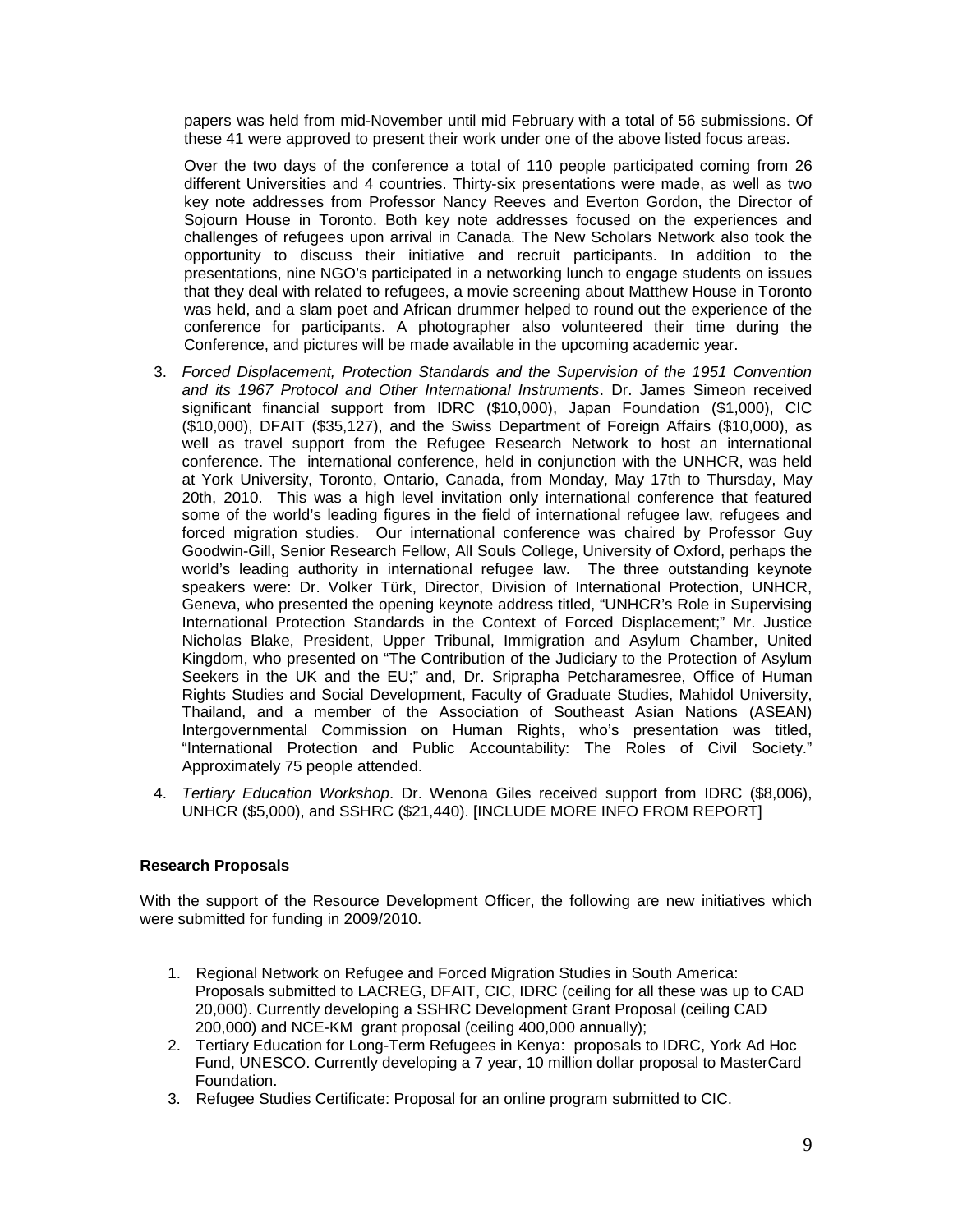#### **Publications**

#### *Refuge*

The journal is a CRS publication with Professor Sharryn Aiken of Queen's University as the editor-in-chief, Negin Dahya as editorial assistant and Lorenzo Vargas as the subscription assistant. The journal is in the second year of its SSHRC grant and additional revenues are generated by subscription sales and royalties. Readership has remained stable as a result of a partnership with the Canadian Association for Refugee and Forced Migration Studies (CARFMS) as well as the CRS Summer Course where members and participants receive a subscription at a reduced rate. Refuge experienced a delay in publication, which resulted in no new issues being published in 2009. However, there will be 3 issues published in 2010, and the publishing schedule will then be up-to-date.

*Refuge* **Online** – with support from Scott Library, *Refuge* is online through OJS (Open Journal System). All issues (going back to 1981) have been scanned and uploaded to the OJS site where they are open access and text searchable. New issues are embargoed for 6 months, but are then open access.

#### **Selected CRS Faculty Publications**

Adelman, Howard (2010) "Goldstone and Gaza: The Justice of the Conduct of the Inquiry," Sapporo, Japan: Centre for Applied Philosophy, Hokkaido University, *Applied Ethics*, 9-26.

Adelman, Howard (2010) "Trust and Transparency: The Need for Early Warning," in Iain MacNeil and Justin O'Brien (eds.) *The Future of Financial Regulation*, Oxford: Hart Publishing, Ch. 18, 322-336.

Adelman, Howard (2010) "Refugee Return: By Right and By Law," in Dan Avnon and Yotam Benziman (eds.) *Plurality and Citizenship in Israel: Moving Beyond the Jewish/Palestinian Civil Divide*, London: Routledge, 31-52.

Adelman, Howard (2010) "Refugees, IDPs and the Responsibility to Protect (R2P): The Case of Darfur," *Global Responsibility to Protect* 2, 1-22. See also IngentaConnect online.

Adelman, Howard (2009) "Research on the Ethics of War in the Context of Violence in Gaza," *Journal of Academic Ethics* 7:1, 93-113.. http://www.springerlink.com/openurl.asp?genre=article&id=doi:10.1007/s10805-009-9094-z

Atari, Dominic, Samer Abdelnour, Kevin McKague & Robert Wager, (2009).*Technical, Vocational and Entrepreneural Capacities in Southern Sudan: Assessment and Opportunities*. Centre for Refugee Studies. York University: Toronto.

Clark-Kazak, Christina. (2010). "Refugee and Internally Displaced Children" in *Children and Armed Conflict: A Guide to International Humanitarian and Human Rights Law*, edited by International Bureau for Children's Rights. Montreal: IBCR. 157-180.

Clark-Kazak, Christina. (2009). The Politics of Protection: Aid, Human Rights Discourse and Power Relations. *Disasters* 34(3): 55-70.

Clark-Kazak, Christina. (2009). Representing Refugees in the Life Cycle: A Social Age Analysis of United Nations High Commissioner for Refugees Annual Reports and Appeals, 2000-2008. *Journal of Refugee Studies* 22(3): 302-322.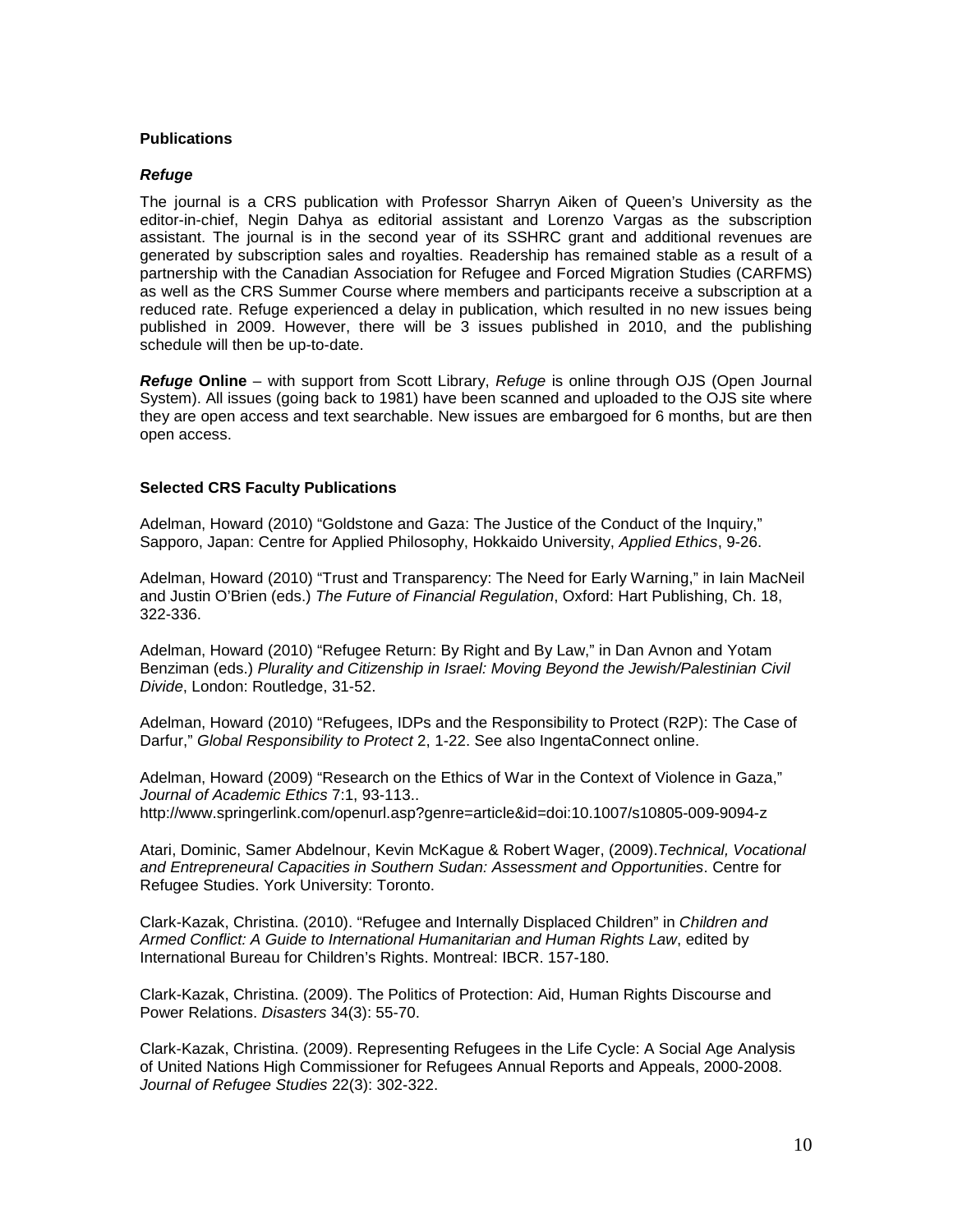Clark-Kazak, Christina. (2009). Power and Politics in Migration Narrative Methodology: Research with Young Congolese Migrants in Uganda. *Migration Letters* 6(2): 175-182.

Crooks, V.A., Hynie, M., **Killian, K.D**., Giesbrecht, M., & Castleden, H. (2009). Female newcomers' adjustment to life in Toronto, Canada: Sources of stress and their implications for delivering primary mental health care. *GeoJournal*, 74. DOI: 10.1007/s10708-009-9287-4

Giles, W. (2010). "Class, Livelihood and Refugee Workers in Iran." In Pauline Barber and Winnie Lem (Eds) *Class, Contention and a World in Motion Oxford*: Berghahn Press.

Goldring, Luin and Patricia Landolt. (2009). "Reformulación de las unidades, identidades, temporalidad, cultura y contextos: reflexiones sobre la investigación de los movimientos migratorios." Pp. 125-161 in Liliana Rivera Sánchez and Fernando Lozano Asencio (eds). *La práctica de la investigación sobre migraciones y movilidades*. Mexico: Miguel Angel Porrúa and CRIM-UNAM. (37 pgs.) First author. (October). ["Reformulating units, identities, temporality, culture and contexts: reflections on migration research." *In The Practice of Research on Migrations and Mobilities*.]

Landolt, Patricia, **Luin Goldring** and Judith Bernhard. (2009). "Las Organizaciones de Migrantes Latinoamericanos en Toronto: Entre la Política de Base y el Imperativo de la Etnización." Pp. 203-234, Ch. 8 in Angeles Escrivá, Anastasia Bermúdez y Natalia Moraes (eds). *Migración y participación política: Estados, organizaciones y migrantes latinoamericanos en perspectiva local-transnacional. Colección Politeya*. Córdoba: Consejo Superior de Investigaciones Científicas. Second author. (May) ["Latin American Migrant Organizations in Toronto: Between Grassroots Politics and the Ethnicizing Imperative." In *Migration and political participation: States, organizations and Latin American migrants from a local-transnational perspective*.] (32 pgs.)

Good Gingrich, Luann. (2010). The symbolic economy of trans-border governance: A case study of subjective exclusion and migrant women from Mexico. *Refugee Survey Quarterly*, 29(1), 161- 184.

Hyndman, J. (2009)."Acts of Aid: Neoliberalism in a war zone", *Antipode* 41(5): 867-889.

Hyndman, J. "Siting Conflict and Peace in Post-tsunami Sri Lanka and Aceh, Indonesia", *Norwegian Journal of Geography* 63 (1): 89-96, 2009. [Reprinted in The Tsunami of 2004 in Sri Lanka: Impacts and Policy in the Shadow of Civil War, London: Routledge, 2009.]

Hynie, M. (2009). Birth control, relational aspects. In Harry T. Reis & Susan Sprecher (Eds.), *Encyclopedia of Human Relationships*. Thousand Oaks, CA: Sage.

Killian, K.D., & Agathangelou, A.M. (2009). The discourse of refugee trauma: Epistemologies of the displaced, the state, and mental health practitioners. *Cyprus Review*, 21: 19-58.

Killian, K.D., Hishara, G., Lazo, A., & Huang, W. (2009). Living in America: Acculturation, family well-being, and attitudes toward women in Latino, Taiwanese, and South Asian immigrant families. *Journal of the Texas Association for Marriage and Family Therapy*, 14 (1), 21-52.

Lai, Y. & **Hynie, M.** (accepted). Community engagement and well-being of immigrants: The role of knowledge. *Canadian Issues*.

Maas, Willem. (2010). "Citizenship and Immigrant Integration in the Netherlands," in Adam Luedtke, ed., *Migrants and Minorities: The European Response* (Cambridge Scholars) pp 226-44.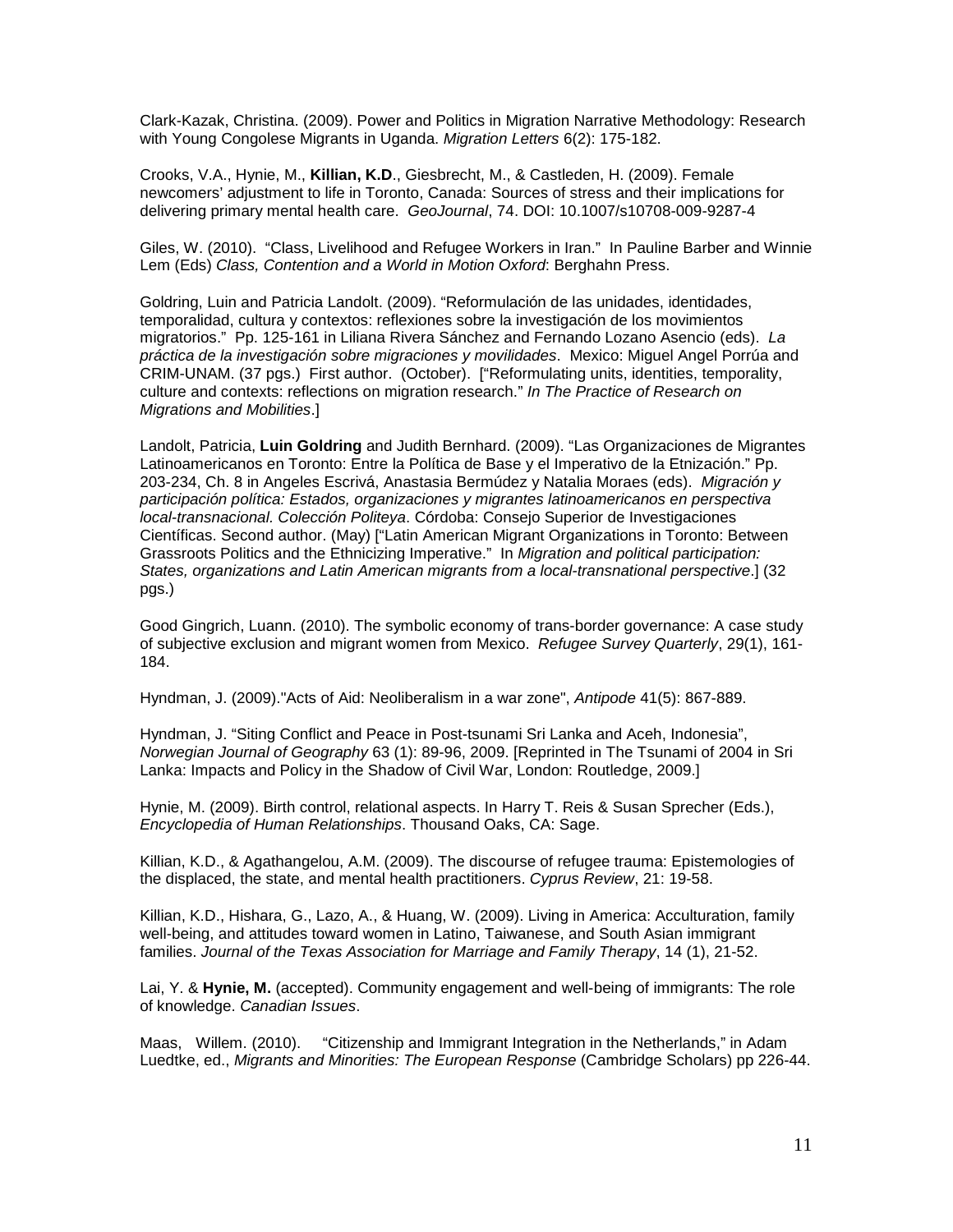Maas, Willem. (2010). "Emerging Themes in Nationalism, Ethnicity, and Migration Research," in Robert A. Denemark, ed*., International Studies Compendium* (Oxford: Blackwell) pp 1348-59.

Maas, Willem. (2009). "Unrespected, Unequal, Hollow?: Contingent Citizenship and Reversible Rights in the European Union," *Columbia Journal of European Law*, vol.15 no.2, Spring, pp 265-80.

Meisner, B. A. & **Hynie, M.** (2009). Ageism with heterosexism: Self-perceptions, identity, and psychological health in older gay and lesbian adults. *Gay & Lesbian Issues & Psychology Review*, 5(1), 51-58.

Penz, Peter. (2010). International ethical responsibilities to 'climate-change refugees'". In Jane McAdam (ed.), *Climate change and displacement: multidisciplinary perspectives*. Oxford: Hart Publishing.

RehaagSean "Introduction to 'Convergence in Dispute Resolution Processes'," *International Association of Procedural Law* (Lexis-Nexis Butterworths: forthcoming 2009) (co-authored with Erik S. Knutsen).

Rehaag, Sean "Globalization and Instrument Choice: The Role of International Law" in P. Eliadis, et al (eds*.), Designing Government: From Instruments to Governance* (Montréal: McGill-Queens U. Press, 2004) 322 (co-authored with Stephen J. Toope).

Rehaag, Sean "Bisexuals Need Not Apply: a comparative appraisal of refugee law and policy in Canada, the United States, and Australia" (2009) 13:2 *International Journal of Human Rights* 415.

RehaagSean "Patrolling the Borders of Sexual Orientation: Bisexual refugee claims in Canada" (2008) 53 *McGill Law Journal* 59.

Rehaag, Sean "Réfugiés écartés" in *La Presse* (12 November 2009) A22 (co-authored with François Crépeau et al).

Simeon, James C. *Case Studies in Public Management and Administration*. Toronto: Captus Press Inc., 2009. (214 pages)

Simeon, James C. "A Comparative Analysis of the Response of the UNHCR and Industrialized States to Rapidly Fluctuating Refugee Status and Asylum Applications: Lessons and Best Practices for RSD Systems Design and Administration," *International Journal of Refugee Law*, Vol.. 22, No. 1, March 2010, pp. 72-103.

#### **CRS/CERIS "Brown Bag" Seminar Series**

**October 7TH**, **Stephen Kaduuli** Demographer/Social Worker, Africa Leadership Institute, Visiting Research Practitioner, CRS**,** *The Root Causes of Forced Migration in Uganda*

**October 21ST**,**Ranu Basu** Associate Professor, Geography, York University *Spaces of Sub/urban/altern Cosmopolitanism: Exploring Geographies of Resistance in Scarborough, Ontario*

**November 11TH**, **Alison Mountz** 2009**-**2010 William Lyon Mackenzie King Research Fellow with the Canada Program at Harvard University and Associate Professor, Geography, Syracuse University, *The Enforcement Archipelago: Haunting and Asylum on Islands*

**November 18TH**, **Luin Goldring** Associate Professor, Sociology, York University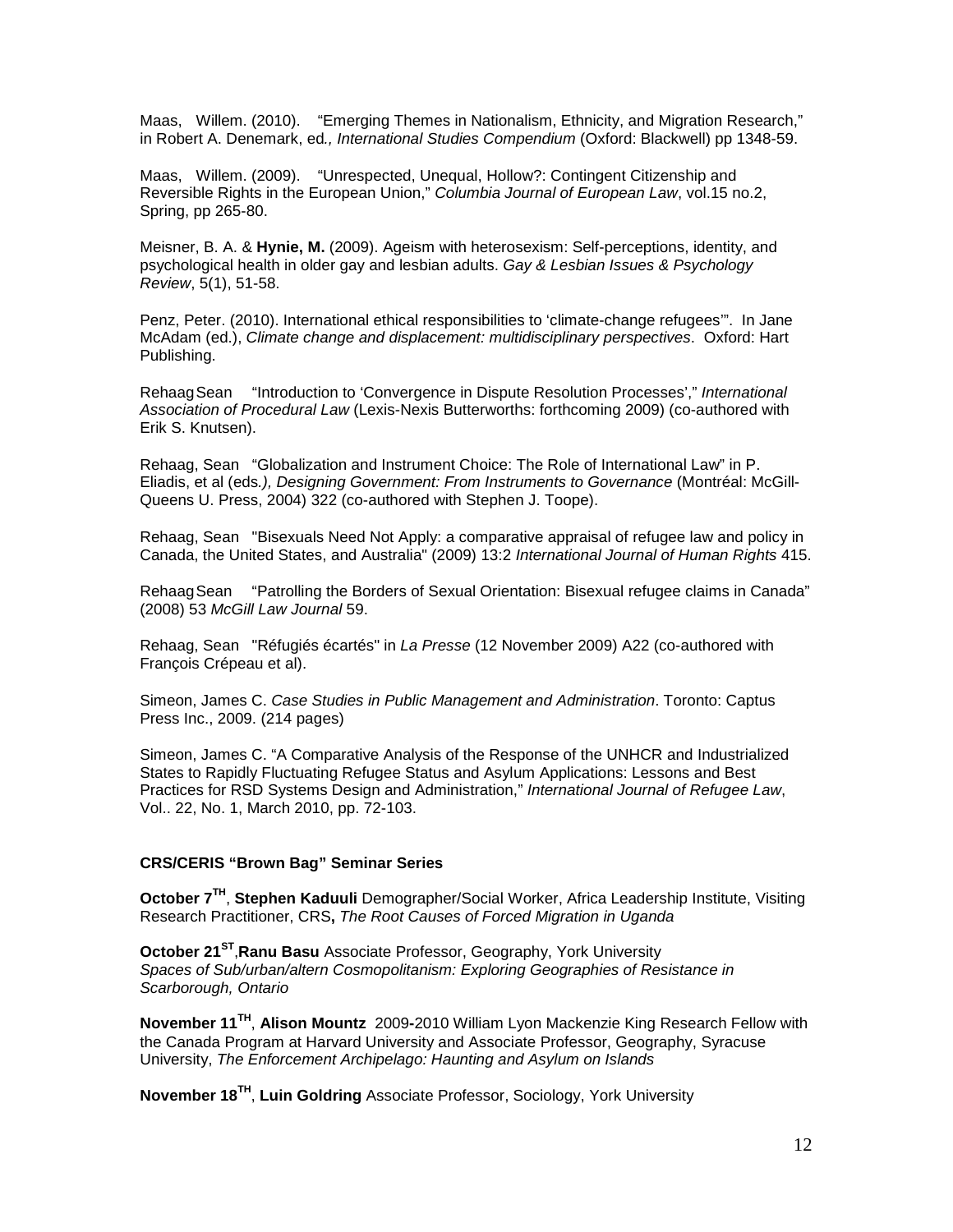*Persistent Precarity: The Long-term Impacts of Precarious Status and Work*

**December 2ND**, **Kamari Maxine Clarke** Professor, Anthropology, Yale University *Fictions of Justice: The ICC and Classifying Criminal Responsibility*

**January 14th , Philip Kelly**, Associate Professor, Department of Geography; Director, Graduate Program in Geography, York University, *The Deprofessionalized Filipino: Explaining Subordinate Labour Market Roles in Toronto*

**January 27th , Audrey Macklin**, Professor of Law, University of Toronto, *Citizen Without a State: Omar Khadr and the Duty to Protect*.

**February 10th , Viviane Namaste**, Associate Professor and Research Chair, Simone de Beauvoir Institute, Concordia University; **Tamara H. Vukov** Postdoctoral Fellow in Media and Communication Studies, McGill University; **Sean Rehaag,** Assistant Professor, Osgoode Hall Law School, and Resident Faculty Member at the Centre for Refugee Studies, York University. *"Testimony regarding [the claimant's] sexual orientation was inconsistent and confusing to say the least": Assessing bisexuality at Canada's Immigration and Refugee Board*

**February 24th, Carl James**: Professor, Faculty of Education, York University. *Immigrant parents' educational expectations of their children: Struggles, contradictions and paradoxes.*

**March 2nd , Jennifer Hyndman**, Professor, Departments of Social Science and Geography & **Arno Waizenegger**, M.Sc. Geography; M.A. Humanitarian Action; works with European Commission Humanitarian Aid Office (ECHO), Brussels; has conducted research in Indonesia for the last 7 years. Present their new Film: *Hidden in the Limelight of the Tsunami: Aceh's Silent Disasters*

**March 3<sup>rd</sup>, Obiora Chinedu Okafor**, Professor of International Law, Osgoode Hall Law School, Faulty Member of the Centre for Refugee Studies; and Faculty Associate of the Harriet Tubman Institute for the Study of the African Diaspora, York University, *Comparing Refugee Rights in Canada and the USA after 9/11: A Work in Progress*

March 10<sup>th</sup>, Laura Simich, Assistant Professor, Departments of Psychiatry and Anthropology, University of Toronto; Health and Wellbeing Domain Leader, Ontario Metropolis Centre Title: *Refugee Resiliency and Social Equity in Context*

#### **Annual Howard Adelman Lecture**

CRS successfully held its Second Annual Howard Adelman lecture on November 26, 2009 with keynote speaker Barbara Jackman, one of Canada's most prominent advocates for the rights of refugees. Approximately 90 people from the legal, NGO and academic communities attended. The lecture was captured on video and is currently available online: mms://windows.stream.yorku.ca/faculty/abel/as/crs\_april10.wmv.

#### **CRS Certificate and Diploma Programs**

CRS welcomed 53 new students in its Certificate and Diploma Programs – 35 Certificate and 18 Diploma students. The enrolment numbers were primarily due to the efforts of Profs. Wenona Giles, Nergis Canefe, Mohammed Hassan and work study student Charly Soza in doing outreach to raise the profile of the programs. With students who enrolled prior to 2008 and who are still active in the programs, CRS has a total of 115 students.

Certificate students take 18 credits plus one of the core courses while Diploma students take 6 credits in the field of refugee studies. These students attend a minimum of 8 CRS "brown bag" seminars, do 15 hours (Certificate) and 30 hours (Diploma) of volunteer work and write their final paper on a topic related to the field of refugee studies and forced migration.

#### **CRS Summer Course**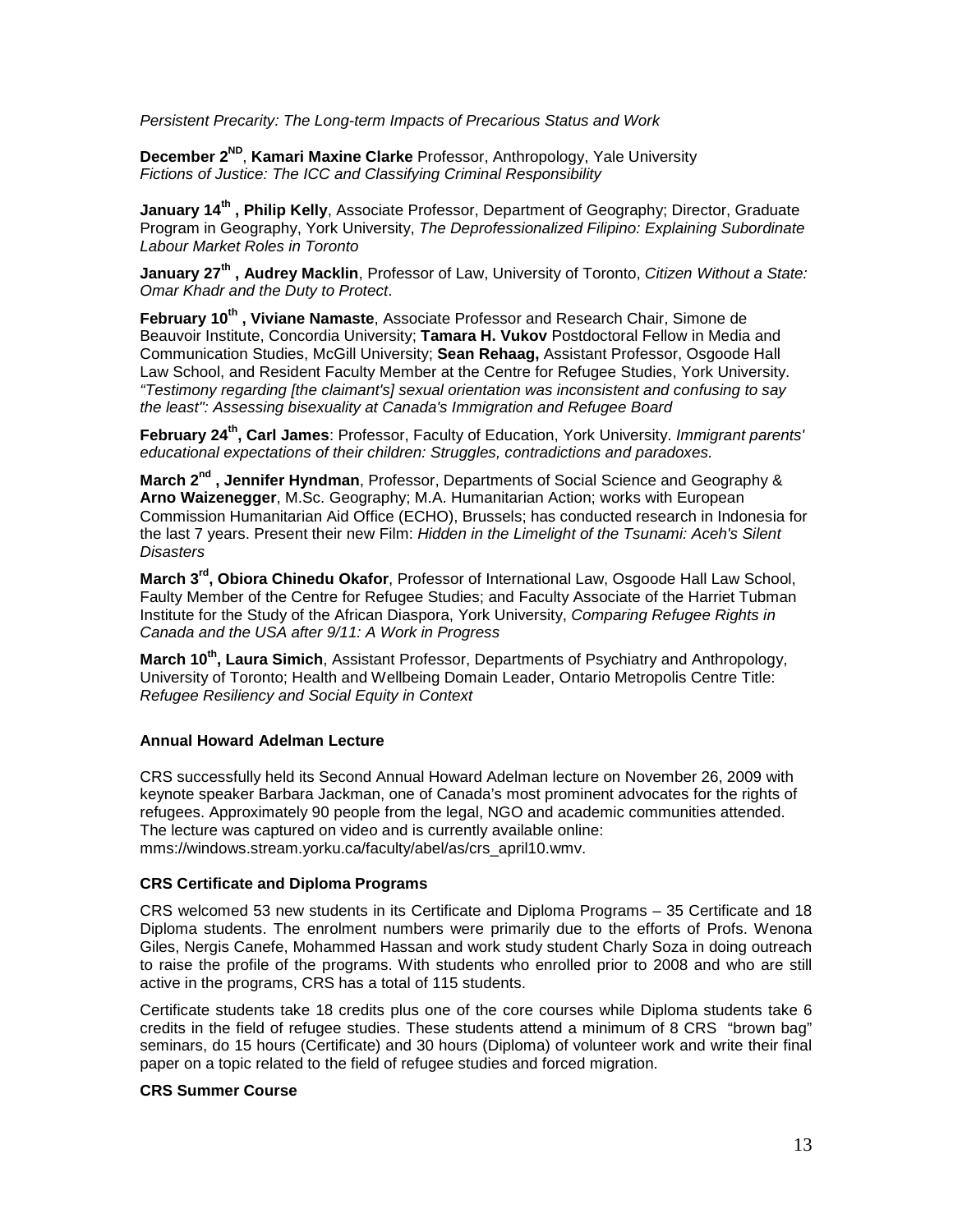The Summer Course on Refugee and Forced Migration Issues is an internationally acclaimed eight-day course for academics and field-based practitioners working in the area of forced migration. The course involves a rigorous schedule of lectures, panel discussions, and a simulation exercise and draws on academics and field-based experts for its faculty. At the same time, it serves as a hub for researchers, students, service providers and policy makers to share information and ideas.

The Summer Course, held on May 9- 15, 2010 drew upon a pool of applicants from different countries and backgrounds. While the Centre received 100 applications and only 50 managed to participate, including 14 York Graduate Students. Participants were from USA, Canada, China, Egypt, Sudan, Japan, Mexico, Italy, Pakistan, Indonesia, Brazil and Dakar-Senegal. The participants were also from diverse backgrounds – there were graduate students from York University, McGill University, Sherbrooke University, University of Tokyo, and organizations such as the United Nations High Commission for Refugees (UNHCR), International Organization of Migration, United Nations Children's Fund (UNICEF), The San Francisco Foundation, the US Citizenship and Immigration Services (USCIS), National Research Centre for Resettlement China, Immigration and Refugee Board Canada and the Asia Pacific Foundation of Canada. For the past three years the numbers of participants has dropped, and this has been mainly attributed to Canadian visa restrictions and financial constraints for both international and local participants.

The 2010 Summer Course topics included: root causes of forced migration, refugee status and definition, international human rights, refugee resettlement, humanitarian assistance, gender and forced migration, internal displacement, protracted refugees and Canadian refugee determination system. A range of faculty was drawn from the Centre for Refugee Studies, York University and from outside institutions. They include academics and practitioners from the University of Ontario Institute of Technology, University of Ottawa, University of Western Ontario, Carleton University, Brooking Institution, Syracuse University, DePaul University, Geneva Centre for Security Policy, Switzerland and the Department of Citizenship and Immigration, Canada as well as refugee law office Jackman and Associates in Toronto.

#### **Other Initiatives**

**International Association for the Study of Forced Migration (IASFM)** – Susan McGrath continued as President of IASFM. IASFM brings together academics, practitioners and decisionmakers working on forced migration issues. The members of IASFM meet at biennial conferences and share their news through a Newsletter. CRS is an institutional member, has assumed the management of the IASFM website and administers their listserv. IASFM is a member of the Refugee Research Network.

**Toronto School Boards Presentations** – As part of CRS' commitment to the community, faculty, staff and graduate students gave presentations to a number of area primary and middle schools on the needs and experiences of refugee children and youth. Presenters included Susan McGrath, Don Dippo, Nergis Canefe and Ranu Basu, Julie Young, Heather Peters, Michele Millard, and Marcela Duran. Presentations were given at the following locations:

February 22, George Webster February 23, Forest Manor March 1, Firgrove April 26 , George Webster May 5, Kane

#### **Continuing Education Certificate in Refugee and Forced Migration Studies**

In partnership with Atkinson's Continuing Education Department and the Canadian Centre for Victims of Torture, the Centre continued to run a non-degree certificate program in refugee studies directed to the staff of the settlement sector agencies working with refugees. Dr. Mohammed Hassan, a CRS Scholar, is assisting with this project. This is a professional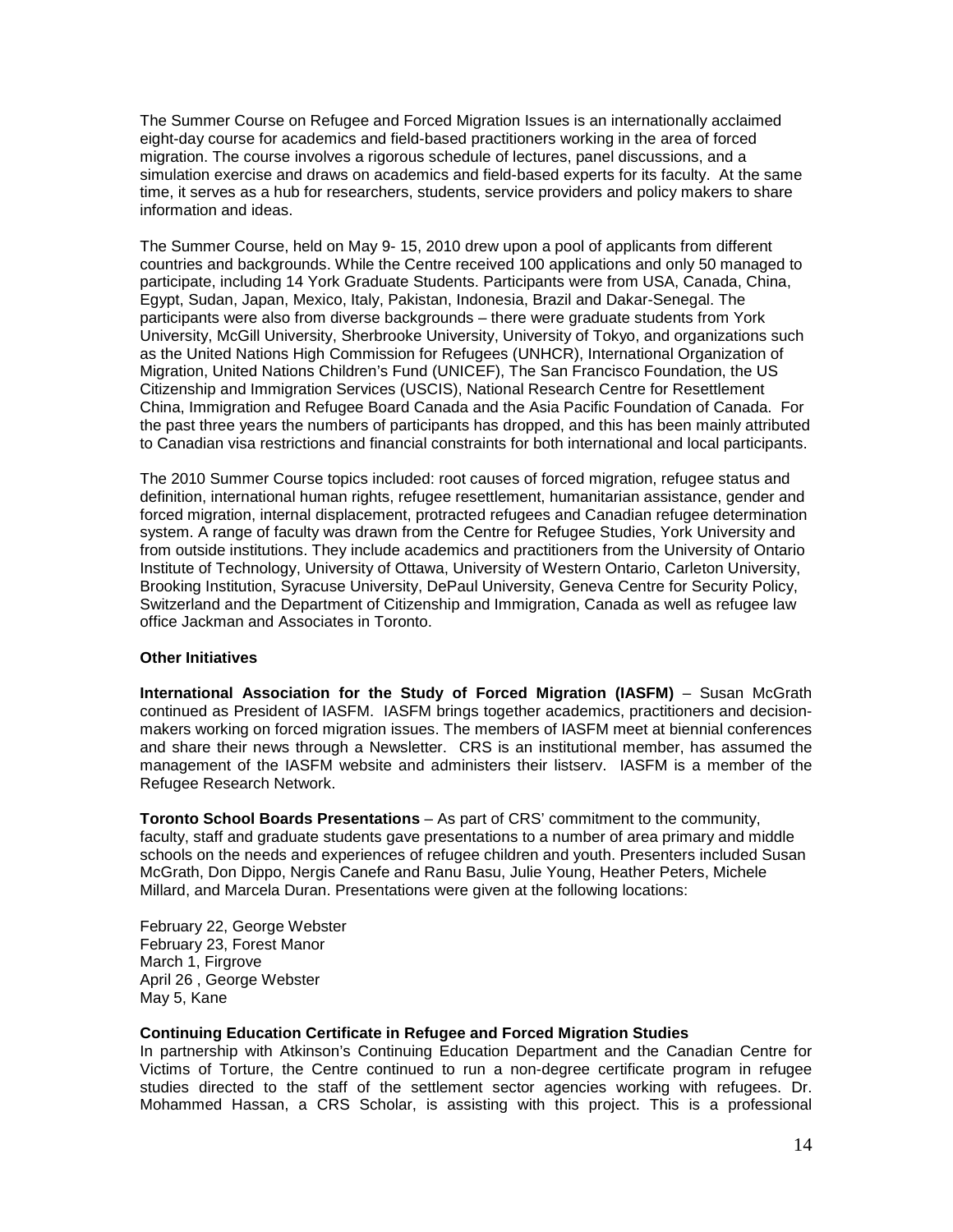development program to support workers in the newcomer settlement and healthcare sector, and the shelter system who are working with refugees and forced migrants. This non-degree certificate program consists of one introductory workshop and three 36- hour course for a total of 114 hours. The pedagogy consists of classroom sessions, small group and personal exercises and discussions. This year's program began in November 2009 and was completed in March 2010. There were 20 participants. The program was completely self-funded, and operated at a small loss. However, the Dean of Atkinson felt that as an example of York's commitment to the community, the program should go ahead. Eligible students received funding support from the Professional Education Training (PET) Project, administered by the Ontario Council of Agencies Serving Immigrants (OCASI) as well a a modest bursary from York. An evaluation conducted by Professor Michaela Hynie of York's Institute for Health Research was quite positive. CRS is continuing to work on an initiative to develop an online version of this program, allowing it to be rolled out as a national program in 2011. A major funding proposal led by Dr. Susan McGrath was submitted to CIC in early 2010.

#### **5. Measures taken to Promote Equity as Enunciated in the University Academic Plan**

The Centre for Refugee Studies addresses York's commitment to social justice and equity in its mission and its practices. As indicated in the CRS mission statement, we are concerned about people who are displaced within their own countries and across borders for reasons of persecution, expulsion, violence, violation of fundamental human rights and loss of essential human security and livelihood. Our research seeks to further our understanding of the accommodation, protection, and assistance for refugees through asylum, settlement, resettlement and reintegration, but also the prevention of displacement. Our approach is by necessity interdisciplinary, cross-sectoral and global. We work with academics, community researchers, practitioners, policy makers and advocates.

The research and educational projects of CRS reflect a commitment to a diversity of perspectives and a range of issues concerned with equity and social justice. Recent projects focus on the settlement experiences of Muslim, Tamil and El Salvadorian refugees in Canada, the needs of the internally displaced in Southern Sudan and in Iran which has housed among the largest number of refugees in the world. The public education programs addressed an extensive number of topics including: human rights, human security, refugee law, and race, gender and social capital.

Members of the Centre and participants of our programs reflect the uniquely dynamic, metropolitan and multi-cultural milieu of York University and the populations affected by forced migration. There is parity between men and women. We particularly try to support students who have experienced forced migration in our hiring of GAs and work study placements. We are committed to providing a work study placement to the refugee student sponsored each year by York's WUSC program – recent students are from the Congo, Burma and Malawi. CRS seeks to provide a welcoming atmosphere with an open door policy. Faith holidays and cultural preferences are considered in the organizing of activities and the provision of refreshments.

#### **6. Statement of Operations**

*Include the statement for the previous fiscal year-end (closing statement for the month of April) for all operating and endowment accounts.*

#### **252460 – CRS Operating Account**

| <b>Account Description</b> | Account# | Annual<br><b>Budget</b>  | <b>Actual</b> |
|----------------------------|----------|--------------------------|---------------|
| Revenue                    |          |                          |               |
| <b>ECR Donation</b>        | 040000   | $\overline{\phantom{0}}$ | 500.00        |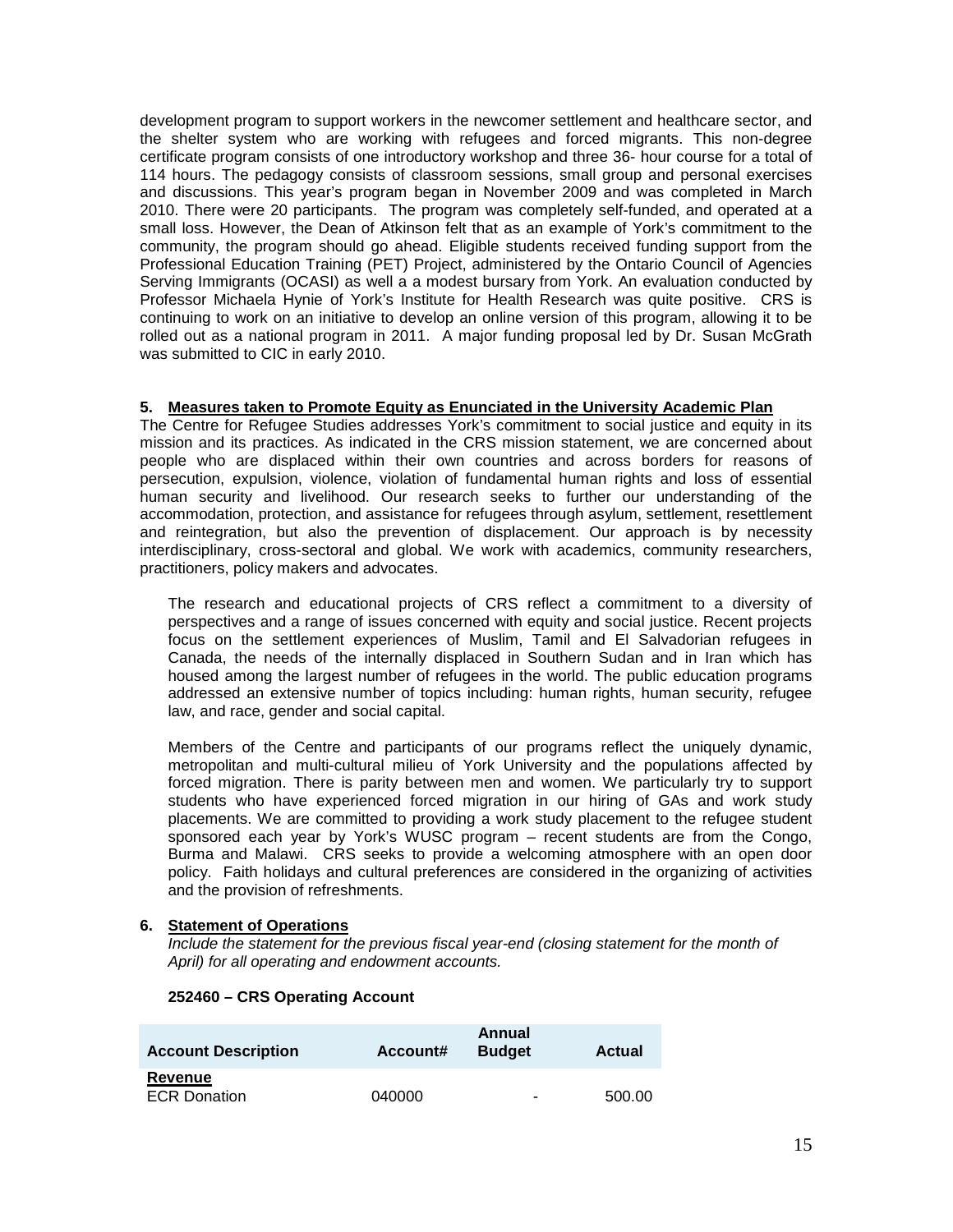| <b>ECR Registration Fees</b><br><b>ECR Taxable Sales - General</b><br><b>ECR Conf-Registr-Fees</b><br><b>ECR Membership Fees-</b><br>Public | 045000<br>050000<br>050305<br>054200 | 7,500     | 975.00<br>5,171.47<br>5,146.00<br>755.00 |
|---------------------------------------------------------------------------------------------------------------------------------------------|--------------------------------------|-----------|------------------------------------------|
| <b>ECR External Org Grant</b>                                                                                                               | 063600                               |           | 5,326.20                                 |
| <b>Total External Cost</b><br><b>Recoveries</b>                                                                                             |                                      | 7,500     | 17,873.67                                |
| <b>ICR Salaries-Academic</b>                                                                                                                | 032800                               |           | (14, 923.12)                             |
| ICR Sal-Wages                                                                                                                               | 033000                               | 1,500     |                                          |
| <b>ICR Workstudy Recoveries</b>                                                                                                             | 033150                               | 1,500     | 3,000.00                                 |
| <b>ICR Benefits-Academic</b>                                                                                                                | 033200                               |           | (2,223.47)                               |
| <b>ICR Overhead</b>                                                                                                                         | 034020                               | 6,913     |                                          |
| ICR Donations & Grants                                                                                                                      | 034040                               |           | (18.29)                                  |
| <b>ICR Sales</b>                                                                                                                            | 034210                               | 4,878     |                                          |
| ICR Conference/Symposium                                                                                                                    | 034630                               |           | 290.00                                   |
| Fees                                                                                                                                        |                                      |           |                                          |
| <b>Total Internal Cost</b>                                                                                                                  |                                      | 14,791    | (13, 874.88)                             |
| <b>Recoveries</b>                                                                                                                           |                                      |           |                                          |
| <b>Transfer from Research-Fund</b><br>5                                                                                                     | 092100                               |           | 1,169.74                                 |
| Transfer from Trust - Fund 6                                                                                                                | 092200                               | 26,361    | 26,276.00                                |
| <b>Total Other</b>                                                                                                                          |                                      | 26,361    | 27,445.74                                |
| <b>Revenue</b>                                                                                                                              |                                      |           |                                          |
| OTO Trsf btw F200 Facs/Divs                                                                                                                 | 099911                               | (17, 047) |                                          |
| OTO Trsf within F/D F200 CC                                                                                                                 | 099912                               | 33,287    | 33,474.00                                |
| Ra                                                                                                                                          |                                      |           |                                          |
| <b>Total OTO Budget</b><br><b>Allocations</b>                                                                                               |                                      | 16,240    | 33,474.00                                |
| <b>Total Central</b>                                                                                                                        |                                      | 16,240    | 33,474.00                                |
| <b>Allocations</b>                                                                                                                          |                                      |           |                                          |
| <b>Total</b>                                                                                                                                |                                      | 64,892    | 64,918.53                                |
| <b>Revenue</b>                                                                                                                              |                                      |           |                                          |
| <b>Expenses</b>                                                                                                                             |                                      |           |                                          |
| Admin Stipend Yufa                                                                                                                          | 113000                               | 5,200     | 892.68                                   |
| <b>Total Faculty -</b>                                                                                                                      |                                      | 5,200     | 892.68                                   |
| <b>Admin Salaries</b>                                                                                                                       |                                      |           |                                          |
| Ben Admin Stipend Yufa                                                                                                                      | 213000                               | 1,040     | 178.54                                   |
| <b>Total Faculty -</b><br><b>Admin Benefits</b>                                                                                             |                                      | 1,040     | 178.54                                   |
| <b>Total Fac Admin</b>                                                                                                                      |                                      | 6,240     | 1,071.22                                 |
| <b>Salary &amp; Benefits</b>                                                                                                                |                                      |           |                                          |
| Sal Ft Research Assistant                                                                                                                   | 140600                               | 30,902    | 31,582.61                                |
| Wages-P/T Research Asst-<br>N/Stud                                                                                                          | 165400                               |           | 832.00                                   |
| Asst'Shp-Ft Yk Grad Stud -<br>Can                                                                                                           | 194001                               |           | 100.00                                   |
| GuestLecturers&Honoraria<br><b>NYork</b>                                                                                                    | 195001                               |           | 425.00                                   |
| <b>Total Research</b><br><b>Staff - Salaries</b>                                                                                            |                                      | 30,902    | 32,939.61                                |
| <b>Ben Ft Res Assistant</b>                                                                                                                 | 240600                               | 6,304     | 6,452.18                                 |
| Benefits-P/T Res Asst Not<br>Stud                                                                                                           | 265400                               |           | 137.28                                   |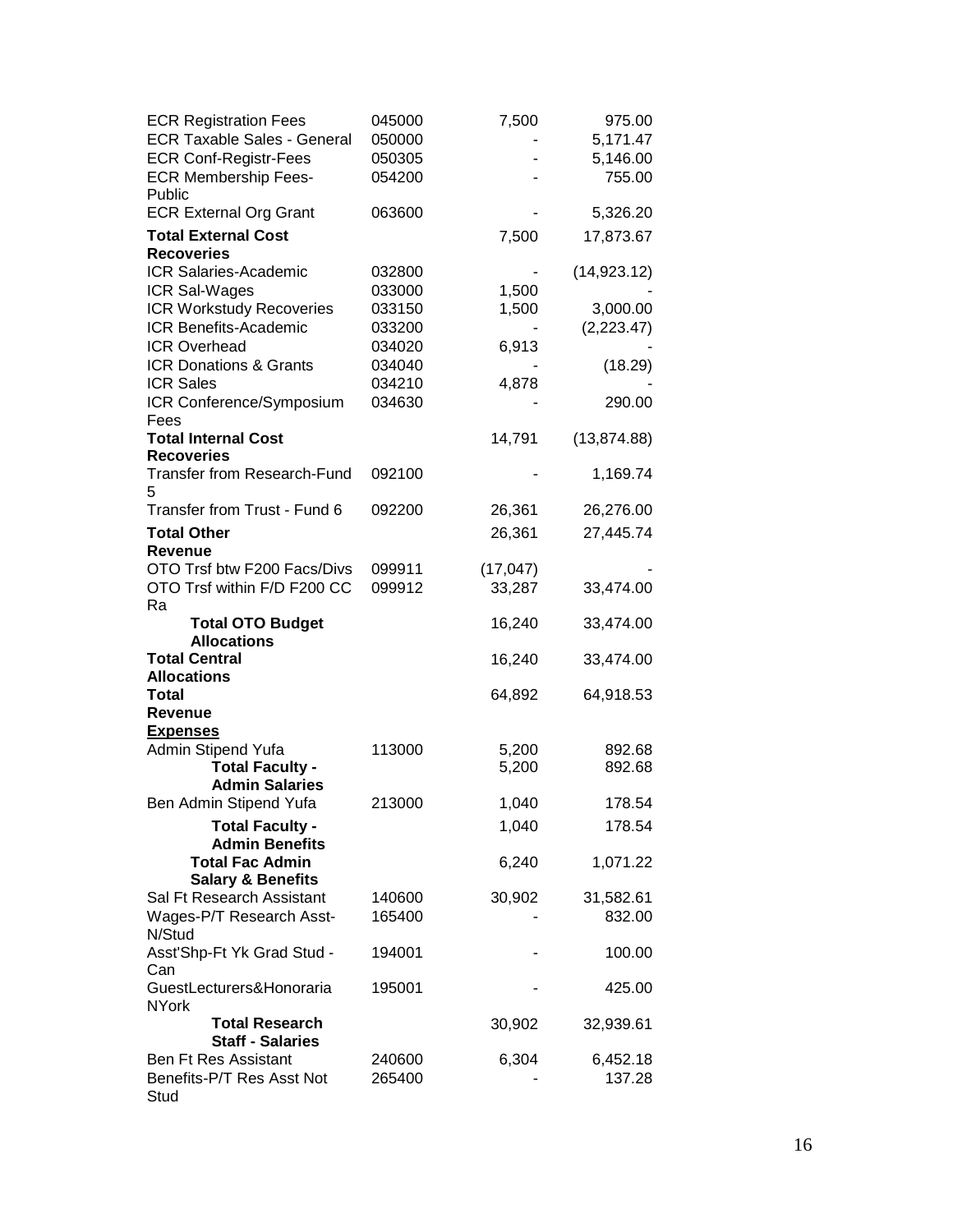| <b>Total Research</b><br><b>Staff - Benefits</b>          |        | 6,304    | 6,589.46   |
|-----------------------------------------------------------|--------|----------|------------|
| <b>Total Res Staff Salary</b><br>& Benefits               |        | 37,206   | 39,529.07  |
| Wages Cler Cas (Yk Studs)                                 | 163000 |          | 673.60     |
| Salaries - Workstudy                                      | 163600 | 2,880    | 4,361.91   |
| Wages Non Cler Cas (Yk                                    | 165000 | (4,228)  | 1,126.00   |
| Studs)                                                    |        |          |            |
| Wages Non Cler Cas (Non Yk<br>Stu                         | 165100 |          | 35.00      |
| <b>Total Support Staff</b><br>- Salaries                  |        | (1, 348) | 6,196.51   |
| Ben Cler Cas (Yk Studs)                                   | 263000 |          | 59.21      |
| Benefits - Workstudy                                      | 263600 | 403      | 436.20     |
| Ben Non Cler Cas (Yk Studs)                               | 265000 | (423)    | 180.86     |
| Ben Non Cler Cas (Non Yk                                  | 265100 |          | 5.25       |
| Studs<br><b>Total Support Staff</b>                       |        | (20)     | 681.52     |
| - Benefits                                                |        |          |            |
| <b>Total Support Staff</b><br><b>Salary &amp; Benefit</b> |        | (1,368)  | 6,878.03   |
| <b>Total Total Salaries and Benefits</b>                  |        |          | 47,478.32  |
| Repair & Maintenance-<br><b>Building</b>                  | 431000 |          | 78.34      |
| <b>Cleaning Services</b>                                  | 451000 |          | 52.18      |
| Grounds                                                   | 451200 |          | 107.44     |
| <b>Equip Computer-Under</b><br>\$10,000                   | 486600 | 2,200    | 1,331.25   |
| Computer Software-under<br>\$10000                        | 487000 | 600      | 823.29     |
| <b>Total Equipment, Furniture, &amp; Bldgs</b>            |        |          | 2,392.50   |
| Ancil Prof Share - Non Credit                             | 197002 |          | (3,378.16) |
| Postage - Other                                           | 331000 |          | 35.53      |
| Postage Resp Centre                                       | 331100 | 175      | 136.60     |
| Postage-External Service                                  | 331200 |          | 6.24       |
| L.D./Telegrams                                            | 332000 | 700      | 1,784.92   |
| <b>Books-Periodicals</b>                                  | 333000 |          | 240.00     |
| Shipping-Receiving                                        | 334000 | 135      | 237.11     |
| <b>Credit Card Charges</b>                                | 370500 |          | 252.90     |
| Pay-At-Bank Charges                                       | 370700 |          | 52.50      |
| Minor Support By Academic<br>Dept                         | 382100 | 400      | 450.00     |
| Membership Fees Canada                                    | 413000 | 200      | 200.00     |
| Membership Fees U.S.A.                                    | 413100 | 2,500    | 3,922.30   |
| <b>Total Other Expenses</b>                               |        |          | 3,939.94   |
|                                                           |        |          |            |
| <b>Travel-General-Faculty</b>                             | 401000 |          | 5,610.36   |
| <b>Travel-General-Support Staff</b>                       | 402000 |          | 1,190.06   |
| Daily Permits and Fines                                   | 402110 |          | 96.00      |
| Conference Fees--Support<br><b>Staff</b>                  | 402400 |          | 220.00     |
| <b>Travel-General-Other</b>                               | 402500 |          | 15,610.77  |
| Hotel Expense-Other                                       | 402800 |          | 2,183.61   |
| Visiting Speakers-Travel - Gen                            | 405000 |          | (100.00)   |
| <b>Functions - Campus</b>                                 | 406000 |          | 3,631.51   |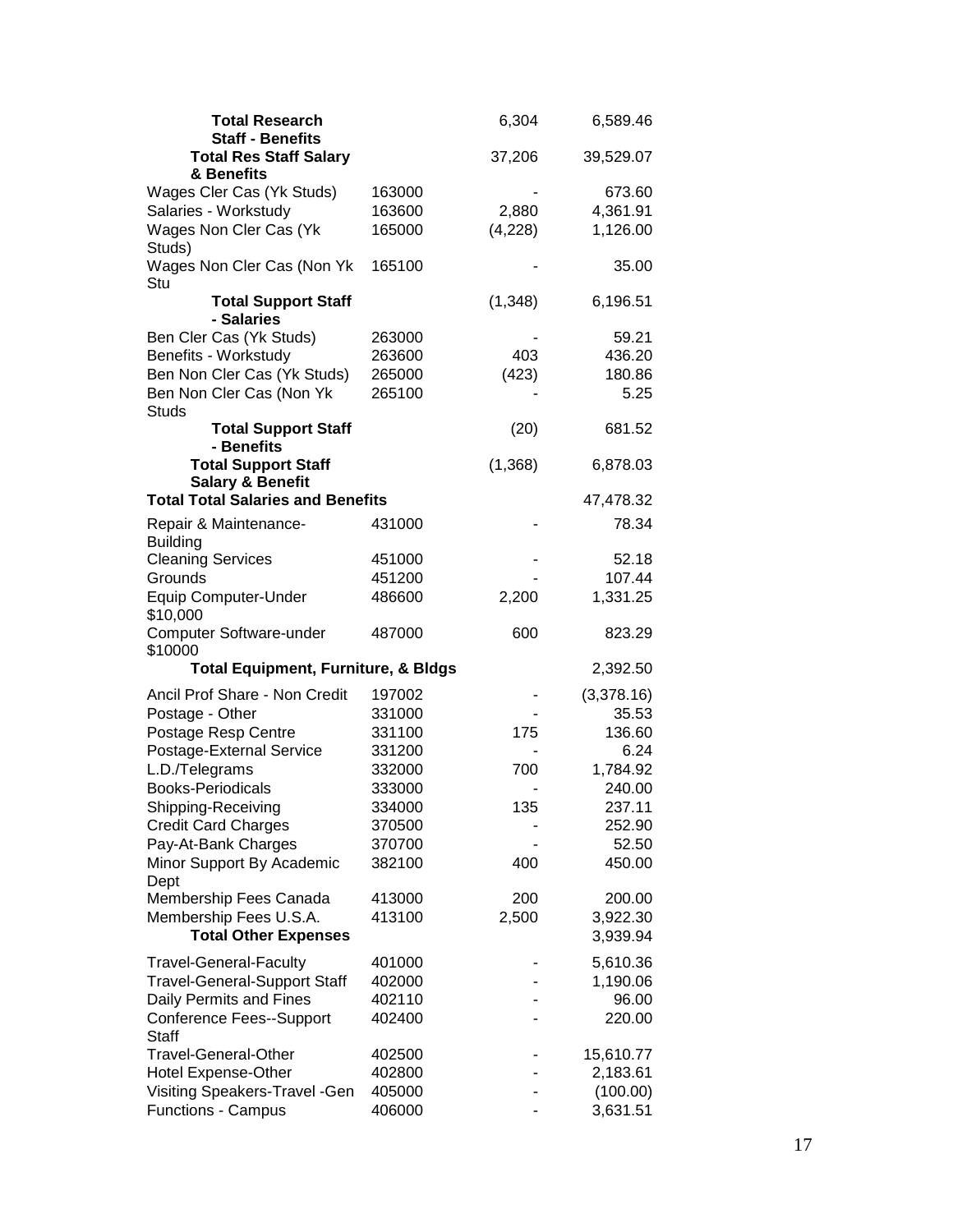| 406100                                 |         |                                                 | 1,840.81    |
|----------------------------------------|---------|-------------------------------------------------|-------------|
| 406200                                 |         | 5,000                                           | 5,969.82    |
| 406300                                 |         | 500                                             | 2,854.24    |
| <b>Total Travel &amp; Hospitality</b>  |         |                                                 | 39,107.18   |
| 301000                                 |         | 500                                             | 2,247.96    |
| 304000                                 |         | 400                                             |             |
| 305300                                 |         | 700                                             | 231.75      |
| 305400                                 |         |                                                 | 745.00      |
| 320900                                 |         | 1,700                                           | 4,847.26    |
|                                        |         |                                                 | 8,071.97    |
|                                        |         |                                                 | 53,511.59   |
| 467000                                 |         | 4,200                                           | 6,878.13    |
| 467100                                 |         |                                                 | 731.50      |
| <b>Total Telephone &amp; Power</b>     |         |                                                 | 7,609.63    |
|                                        |         |                                                 | 7,609.63    |
|                                        |         |                                                 | 108,599.54  |
| <b>Surplus/ (Deficit) Current Year</b> |         | 2,903                                           | (43,681.01) |
|                                        | (2)     |                                                 |             |
| 63,024.36                              | (3)     |                                                 |             |
| 19,343.35                              | $(4) =$ |                                                 |             |
|                                        |         | <b>Total Supplies-Comprehensive&amp;General</b> | $(1-2+3)$   |

# **252470 – Summer School**

| <b>Account Description</b>                   | Account# | Annual<br><b>Budget</b> | <b>Actual</b> |
|----------------------------------------------|----------|-------------------------|---------------|
| Revenue                                      |          |                         |               |
| <b>ECR Registration Fees</b>                 | 045000   | 34,000                  | 38,362.72     |
| <b>ECR Taxable Sales - General</b>           | 050000   |                         | 90.00         |
| <b>Total External Cost Recoveries</b>        |          |                         | 38,452.72     |
| OTO Trsf btw F200 Facs/Divs                  | 099911   |                         | (2,477.80)    |
| <b>Total OTO Budget Allocations</b>          |          |                         | (2,477.80)    |
| <b>Total Central Allocations</b>             |          |                         | (2,477.80)    |
| <b>Total Revenue</b>                         |          |                         | 35,974.92     |
| <b>Expenses</b>                              |          |                         |               |
| Asst'Shp-Ft Yk Grad Stud -<br>Can            | 194001   | 13,768                  | 14,106.60     |
| <b>Total Research Staff - Salaries</b>       |          |                         | 14,106.60     |
| <b>Total Res Staff Salary &amp; Benefits</b> |          |                         | 14,106.60     |
| Professional&Tech Serv Ben<br>N/A            | 198001   |                         | 263.20        |
| <b>Total Other - Salaries</b>                |          |                         | 263.20        |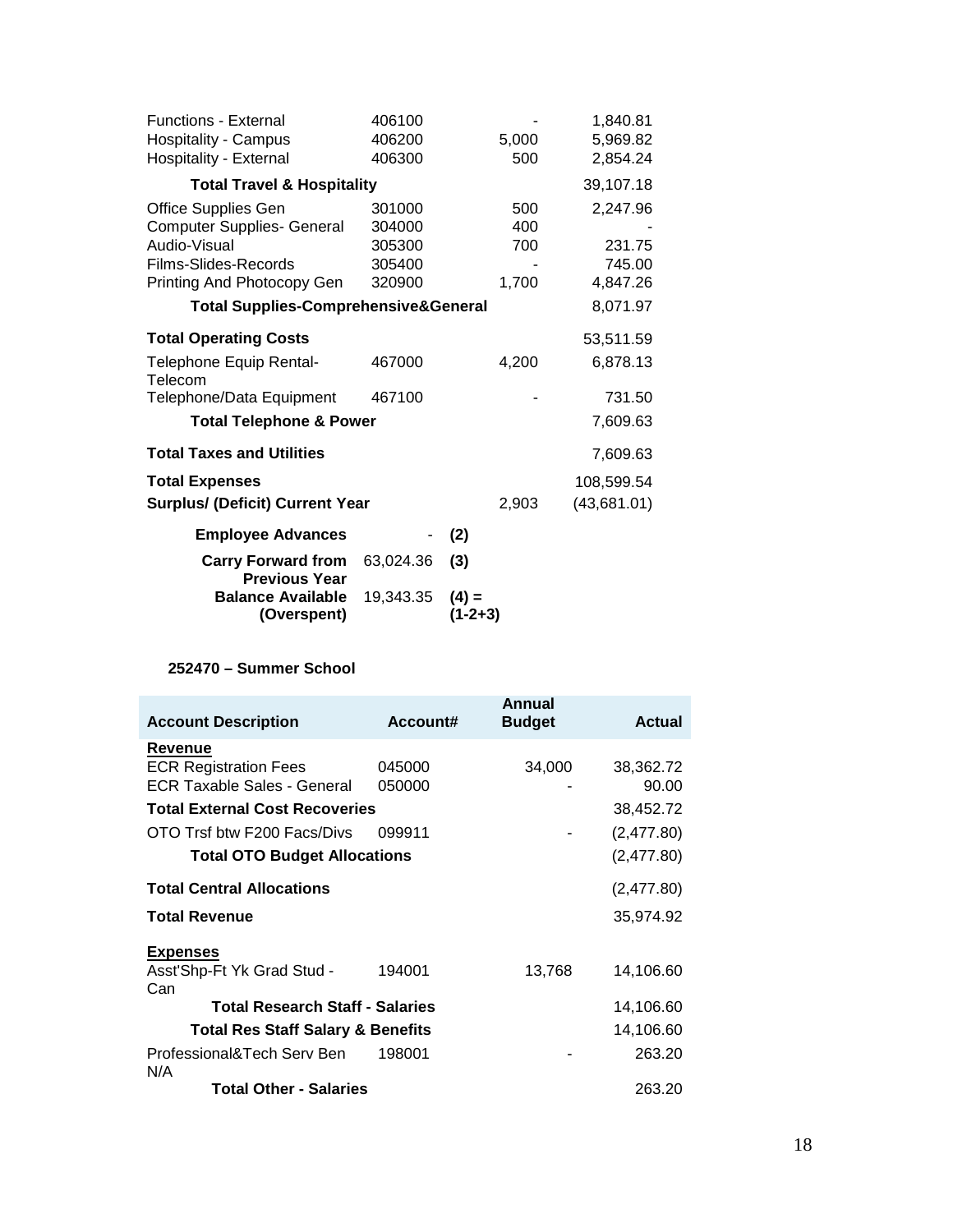| <b>Total Other Salaries and Benefits</b>          |                  |              | 263.20             |
|---------------------------------------------------|------------------|--------------|--------------------|
| <b>Total Total Salaries and Benefits</b>          |                  | 14,369.80    |                    |
| L.D./Telegrams<br><b>Books-Periodicals</b>        | 332000<br>333000 | 315<br>100   | 520.48<br>4,110.75 |
| Pay-At-Bank Charges                               | 370700           |              | 60.00              |
| <b>Total Other Expenses</b>                       |                  |              | 4,691.23           |
| <b>Travel-General-Other</b>                       | 402500           | 3,500        | 3,784.20           |
| Visiting Speakers-Travel -Gen                     | 405000<br>406000 |              | 590.44             |
| Functions - Campus<br><b>Hospitality - Campus</b> | 406200           | 300<br>4,525 | 5,909.72           |
| <b>Total Travel &amp; Hospitality</b>             |                  |              | 10,284.36          |
| Office Supplies Gen                               | 301000           | 2,900        | 966.12             |
| <b>Computer Supplies- General</b>                 | 304000           | 135          |                    |
| Audio-Visual                                      | 305300           | 550          | 270.00             |
| Printing And Photocopy Gen                        | 320900           | 1,700        | 389.35             |
| <b>Total Supplies-Comprehensive&amp;General</b>   |                  |              | 1,625.47           |
| <b>Total Operating Costs</b>                      |                  |              | 16,601.06          |
| Telephone Equip Rental-<br>Telecom                | 467000           | 813          | 865.20             |
| Telephone/Data Equipment                          | 467100           |              | 164.30             |
| <b>Total Telephone &amp; Power</b>                |                  |              | 1,029.50           |
| <b>Total Taxes and Utilities</b>                  |                  |              | 1,029.50           |
| <b>Total Expenses</b>                             |                  |              | 32,000.36          |
| <b>Surplus/ (Deficit) Current Year</b>            |                  | 5,394        | 3,974.56           |
| <b>Employee Advances</b>                          |                  |              |                    |
| <b>Carry Forward from Previous</b><br>Year        | 18,938.31        |              |                    |
| <b>Balance Available</b><br>(Overspent)           | 22,912.87        |              |                    |

# **252475 - Refuge**

| <b>Account Description</b>            | Account# | Annual<br><b>Budget</b> | <b>Actual</b> |
|---------------------------------------|----------|-------------------------|---------------|
| Revenue                               |          |                         |               |
| <b>ECR Subscriptions</b>              | 053200   | 7,400                   | 1,921.00      |
| <b>ECR Recoveries - General</b>       | 070500   |                         | 11,970.42     |
| <b>Total External Cost Recoveries</b> |          |                         | 13,891.42     |
| <b>ICR Workstudy Recoveries</b>       | 033150   | 3,000                   | 2,796.00      |
| <b>Total Internal Cost Recoveries</b> |          |                         | 2,796.00      |
| <b>ECR Royalties</b>                  | 030400   | 3,000                   | 2,472.03      |
| <b>Total Other Revenue</b>            |          |                         | 2,472.03      |
| <b>Total Revenue</b>                  |          |                         | 19,159.45     |
| <b>Expenses</b>                       |          |                         |               |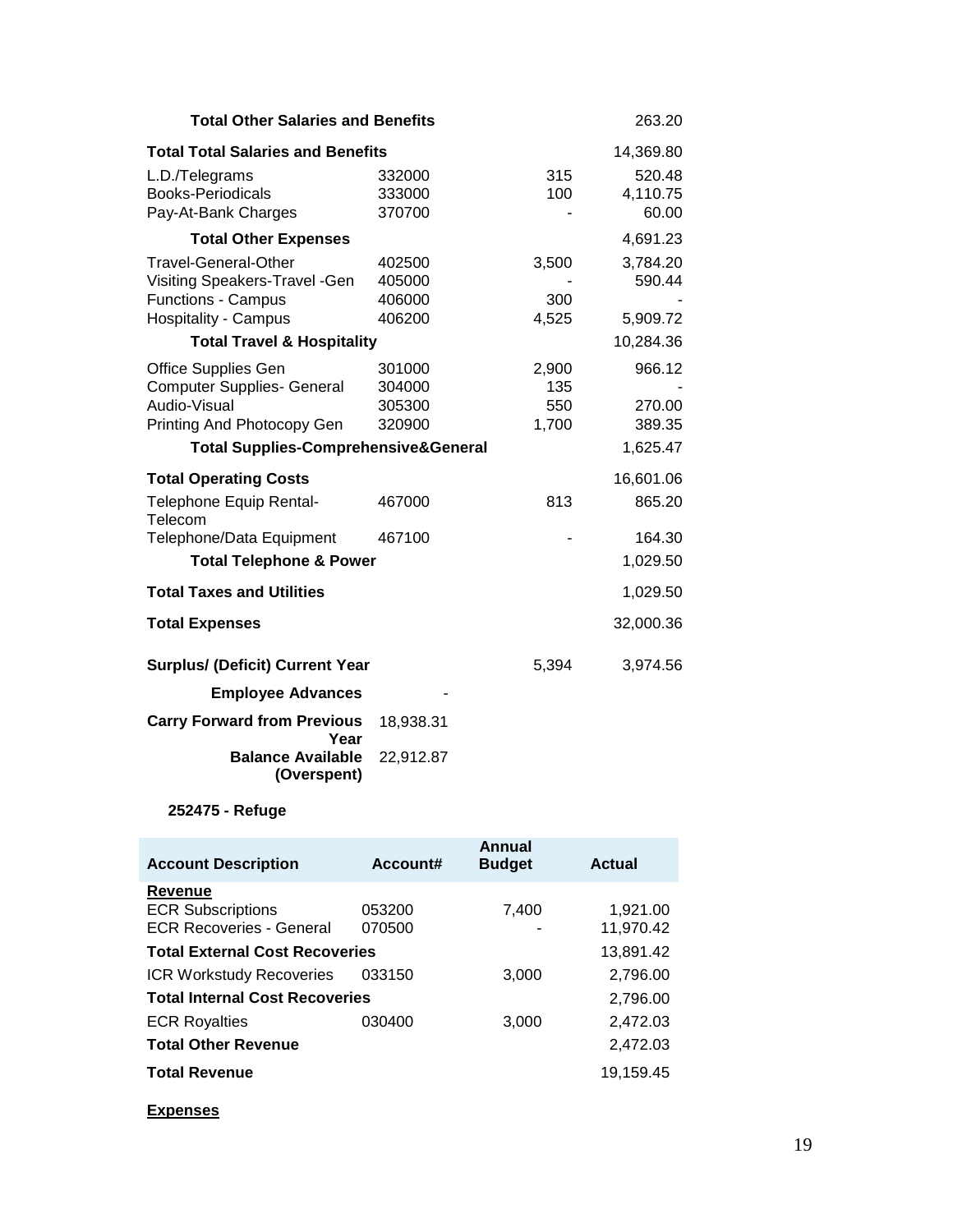| Asst'Shp-Ft Yk Grad Stud -<br>Can                        | 194001                   | 9,200                     | 1,914.56         |
|----------------------------------------------------------|--------------------------|---------------------------|------------------|
| <b>Total Research Staff - Salaries</b>                   |                          |                           | 1,914.56         |
| <b>Total Res Staff Salary &amp; Benefits</b>             |                          |                           | 1,914.56         |
| Salaries - Workstudy                                     | 163600                   | 5,760                     | 6,435.52         |
| <b>Total Support Staff - Salaries</b>                    |                          |                           | 6,435.52         |
| Benefits - Workstudy                                     | 263600                   |                           | 643.58           |
| <b>Total Support Staff - Benefits</b>                    |                          |                           | 643.58           |
| <b>Total Support Staff Salary &amp; Benefit</b>          |                          |                           | 7,079.10         |
| Professional&Tech Serv<br>Ben N/A                        | 198001                   |                           | 1,675.31         |
| <b>Total Other - Salaries</b>                            |                          |                           | 1,675.31         |
| <b>Total Other Salaries and Benefits</b>                 |                          |                           | 1,675.31         |
| <b>Total Total Salaries and Benefits</b>                 |                          |                           | 10,668.97        |
| <b>Books-Periodicals</b>                                 | 333000                   | 140                       |                  |
| Shipping-Receiving                                       | 334000                   |                           | 18.31            |
| <b>Total Other Expenses</b>                              |                          |                           | 18.31            |
| Mileage-Faculty<br><b>Total Travel &amp; Hospitality</b> | 401100                   |                           | 172.80<br>172.80 |
| Printing And Photocopy Gen 320900                        |                          | 320                       | 5.55             |
| <b>Total Supplies-Comprehensive&amp;General</b>          |                          |                           | 5.55             |
| <b>Total Operating Costs</b>                             |                          |                           | 196.66           |
| <b>Total Expenses</b>                                    |                          |                           | 10,865.63        |
| <b>Surplus/ (Deficit) Current Year</b>                   |                          | (3,409)                   | 8,293.82         |
| <b>Employee Advances</b>                                 | $\overline{\phantom{0}}$ | (2)                       |                  |
| <b>Carry Forward from</b><br><b>Previous Year</b>        | 4,023.63                 | (3)                       |                  |
| <b>Balance Available</b><br>(Overspent)                  |                          | $12,317.45$ (4) = (1-2+3) |                  |

# **630051 – Endowment Account**

|                                                                                 | Account# | <b>Actual</b>          |
|---------------------------------------------------------------------------------|----------|------------------------|
| Revenue<br>Endowed Pool Interest<br><b>Total Other Revenue</b>                  | 029100   | 26,360.84<br>26,360.84 |
| <b>Total Revenue</b>                                                            |          | 26,360.84              |
| <b>Expenses</b><br>Transfer to Operating -<br>Fund 2<br><b>Total Inter Fund</b> | 922000   | 26,276.00<br>26,276.00 |
| <b>Transfer</b><br>Postage - Other<br><b>Total Other Expenses</b>               | 331000   | 13.04<br>13.04         |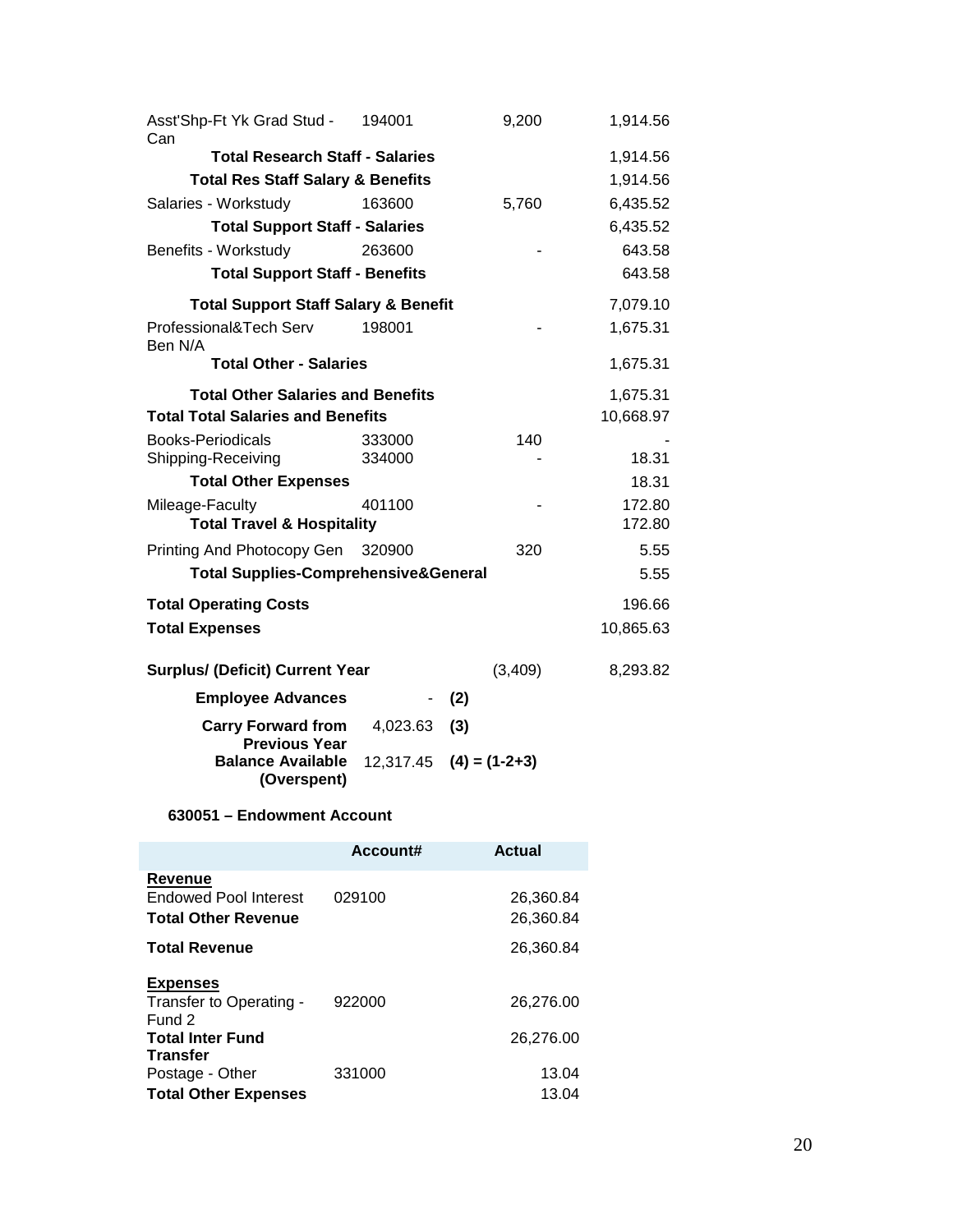| <b>Total Operating Costs</b> |      |       | 26,289.04 |
|------------------------------|------|-------|-----------|
| <b>Total Expenses</b>        |      |       | 26,289.04 |
| <b>Surplus/ (Deficit)</b>    |      |       | 71.80     |
| <b>Current Year</b>          |      |       |           |
| Employee / Inst.             |      | - (2) |           |
| <b>Advances</b>              |      |       |           |
| <b>Commitments</b>           |      | (3)   |           |
| <b>Balance Available</b>     | 0.21 |       |           |
| (Overspent)                  |      |       |           |

# **7. Budget for Current Fiscal Year**

# **252460 CRS Operating Account**

| <b>Account Description</b>                              | Account# | <b>Annual</b><br><b>Budget</b> |
|---------------------------------------------------------|----------|--------------------------------|
| Revenue                                                 |          |                                |
| <b>ICR Workstudy Recoveries</b>                         | 033150   | 3,000                          |
| Transfer from Trust - Fund 6                            | 092200   | 43,934                         |
| OTO Trsf within F/D F200 CC Ra                          | 099912   | 16,427                         |
| <b>Total Revenue</b>                                    |          | 63,361                         |
| <b>Expenses</b>                                         |          |                                |
| Admin Stipend Yufa                                      | 113000   | 5,356                          |
| Ben Admin Stipend Yufa                                  | 213000   | 1,071                          |
| Sal Ft Acad Yufa Prob/Ten                               | 101000   | 7,634                          |
| Ben Ft Acad Yufa Prob/Ten                               | 201000   | 1,527                          |
| Sal Ft Research Assistant                               | 140600   | 35,039                         |
| <b>Ben Ft Res Assistant</b>                             | 240600   | 7,148                          |
| Salaries - Workstudy                                    | 163600   | 5,990                          |
| Benefits - Workstudy                                    | 263600   | 599                            |
| <b>Total Total Salaries and</b><br><b>Benefits</b>      |          | 64,364                         |
| Postage Resp Centre                                     | 331100   | 120                            |
| L.D./Telegrams                                          | 332000   | 300                            |
| Membership Fees Canada                                  | 413000   | 200                            |
| <b>Hospitality - Campus</b>                             | 406200   | 5,000                          |
| <b>Total Postage Travel &amp;</b><br><b>Hospitality</b> |          | 5,620                          |
| <b>Office Supplies Gen</b>                              | 301000   | 500                            |
| Audio-Visual                                            | 305300   | 480                            |
| Printing And Photocopy Gen                              | 320900   | 4,500                          |
| <b>Total Supplies-</b>                                  |          | 5,480                          |
| <b>Comprehensive&amp;General</b>                        |          |                                |
| Telephone Equip Rental-Telecom                          | 467000   | 4,445                          |
| <b>Total Telephone &amp;</b><br><b>Power</b>            |          | 4,445                          |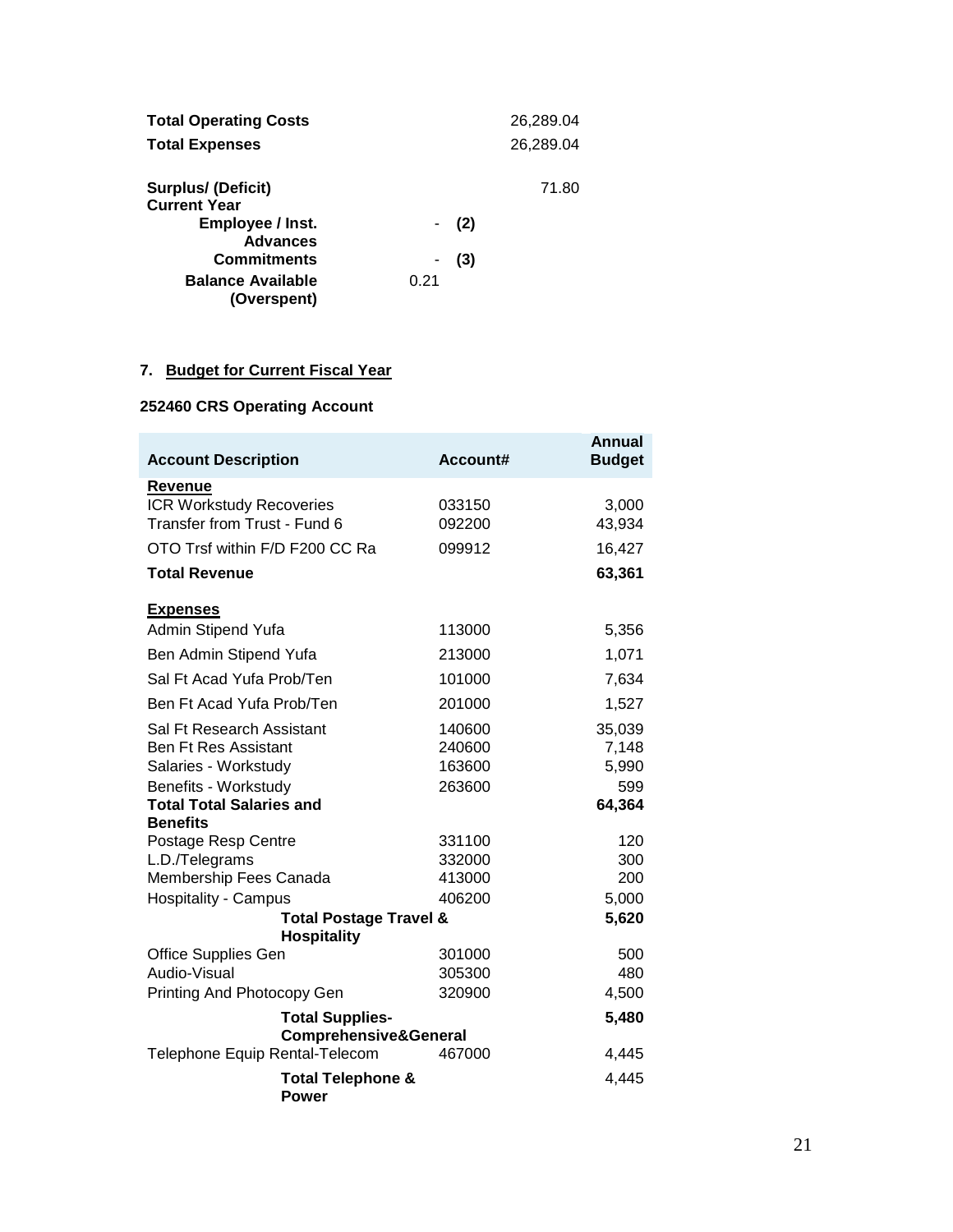| <b>Total Expenses</b>                   |                 | 79.909    |
|-----------------------------------------|-----------------|-----------|
| <b>Surplus/ (Deficit) Current Year</b>  |                 | (16, 548) |
| <b>Employee Advances</b>                |                 | $-$ (2)   |
| <b>Carry Forward from Previous Year</b> | $19,343.35$ (3) |           |

#### **252470 Summer Course**

| <b>Account Description</b>                             | Account# | Annual<br><b>Budget</b> |
|--------------------------------------------------------|----------|-------------------------|
|                                                        |          |                         |
| Revenue<br><b>ECR Registration Fees</b>                | 045000   | 5,000                   |
| <b>ECR Taxable Sales - General</b>                     | 050000   |                         |
| <b>Total External Cost Recoveries</b>                  |          | 5,000                   |
| OTO Trsf btw F200 Facs/Divs                            | 099911   |                         |
| <b>Total OTO Budget Allocations</b>                    |          |                         |
| <b>Total Central Allocations</b>                       |          |                         |
| <b>Total Revenue</b>                                   |          | 5,000                   |
| <b>Expenses</b>                                        |          |                         |
| Asst'Shp-Ft Yk Grad Stud - Can                         | 194001   | 2,294                   |
| <b>Total Research Staff -</b><br><b>Salaries</b>       |          | 2,294                   |
| <b>Total Res Staff Salary &amp;</b><br><b>Benefits</b> |          | 2,294                   |
| <b>Total Total Salaries and Benefits</b>               |          | 2,294                   |
| L.D./Telegrams                                         | 332000   | 50                      |
| <b>Books-Periodicals</b>                               | 333000   |                         |
| Pay-At-Bank Charges                                    | 370700   | 60                      |
| <b>Total Other Expenses</b>                            |          | 110                     |
| Travel-General-Other                                   | 402500   | 3,380                   |
| Visiting Speakers-Travel -Gen                          | 405000   |                         |
| Functions - Campus                                     | 406000   |                         |
| <b>Hospitality - Campus</b>                            | 406200   | 3,500                   |
| <b>Total Travel &amp; Hospitality</b>                  |          | 6,880                   |
| <b>Office Supplies Gen</b>                             | 301000   | 1,000                   |
| Audio-Visual                                           | 305300   | 270                     |
| Printing And Photocopy Gen                             | 320900   | 4,100                   |
| <b>Total Supplies-Comprehensive&amp;General</b>        |          | 5,370                   |
| <b>Total Operating Costs</b>                           |          | 12,360                  |
| Telephone Equip Rental-Telecom                         | 467000   | 657                     |
| <b>Total Telephone &amp; Power</b>                     |          | 657                     |
| <b>Total Taxes and Utilities</b>                       |          | 657                     |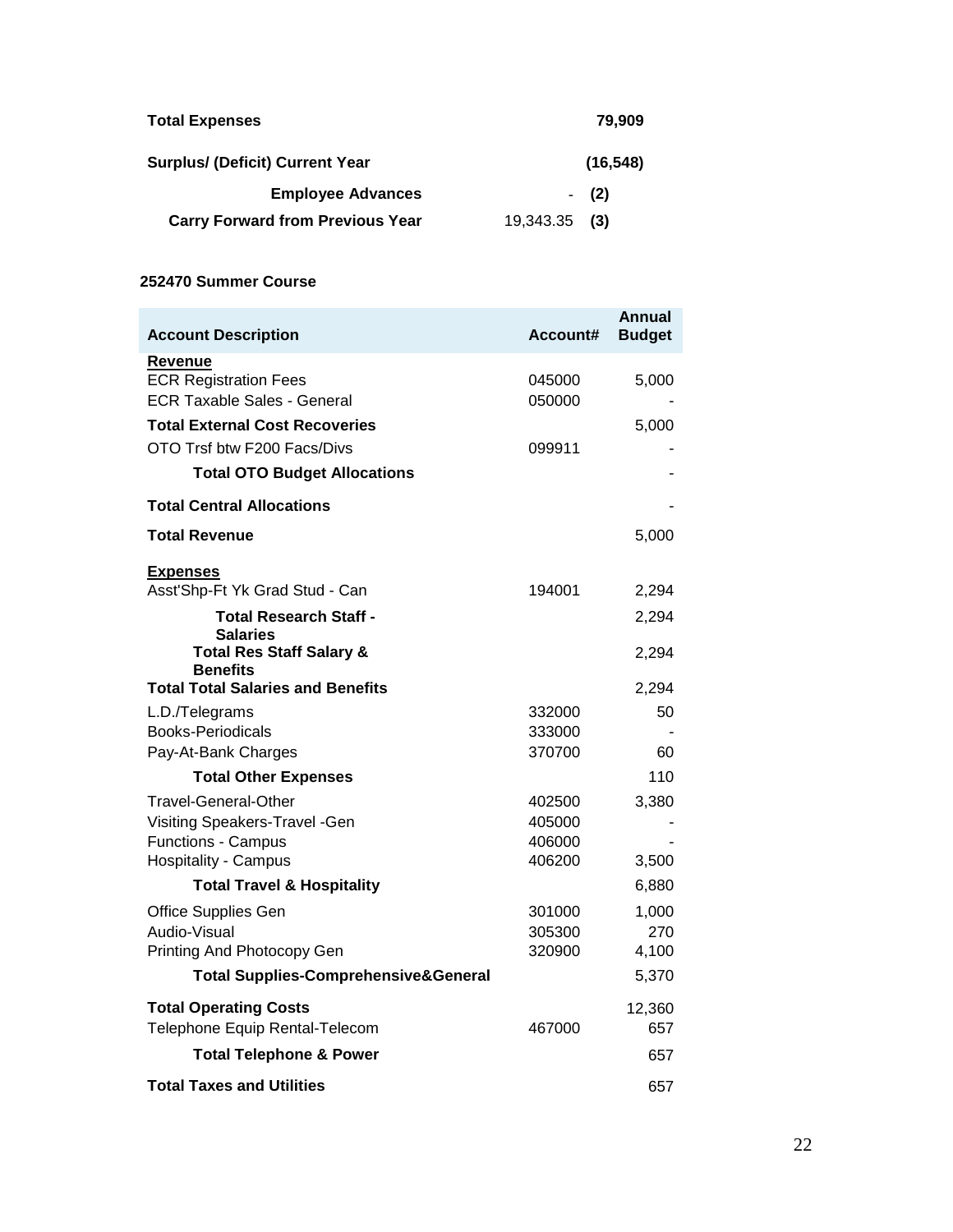| <b>Total Expenses</b>                          |         | 15.311    |
|------------------------------------------------|---------|-----------|
| <b>Surplus/ (Deficit) Current Year</b>         |         | (10, 311) |
| <b>Employee</b><br><b>Advances</b>             | $-$ (2) |           |
| Carry Forward from Previous Year 22,912.87 (3) |         |           |

# **252475 Refuge**

| <b>Account Description</b>                          | Account#         | Annual<br><b>Budget</b> |
|-----------------------------------------------------|------------------|-------------------------|
| Revenue                                             |                  |                         |
| ECR.<br>Subscriptions                               | 053200           | 4,500                   |
| <b>Total External Cost Recoveries</b>               |                  | 4,500                   |
| <b>ICR Workstudy Recoveries</b>                     | 033150           | 2,940                   |
| <b>Total Internal Cost Recoveries</b>               |                  | 2,940                   |
| ECR                                                 | 030400           | 2,500                   |
| <b>Royalties</b><br><b>Total Other Revenue</b>      |                  | 2,500                   |
| <b>Total Revenue</b>                                |                  | 9,940                   |
| <u>Expenses</u>                                     |                  |                         |
| Asst'Shp-Ft Yk Grad Stud - Can                      | 194001           |                         |
| GuestLecturers&Honoraria NYork                      | 195001           |                         |
| <b>Total Research Staff - Salaries</b>              |                  |                         |
| <b>Total Res Staff Salary &amp; Benefits</b>        |                  |                         |
| Salaries - Workstudy                                | 163600           | 5,760                   |
| Wages Non Cler Cas (Yk Studs)                       | 165000           | 1,320                   |
| <b>Total Support Staff - Salaries</b>               |                  | 7,080                   |
| Benefits - Workstudy<br>Ben Non Cler Cas (Yk Studs) | 263600<br>265000 | 807<br>132              |
| <b>Total Support Staff - Benefits</b>               |                  | 939                     |
| <b>Total Support Staff Salary &amp; Benefit</b>     |                  | 8,019                   |
| Professional&Tech Serv Ben N/A                      | 198001           |                         |
| <b>Total Other - Salaries</b>                       |                  |                         |
| <b>Total Other Salaries and Benefits</b>            |                  |                         |
| <b>Total Total Salaries and Benefits</b>            |                  | 8,019                   |
| Shipping-Receiving                                  | 334000           |                         |
| Pay-At-Bank Charges<br><b>Total Other Expenses</b>  | 370700           |                         |
| Printing And Photocopy Gen                          | 320900           | 10                      |